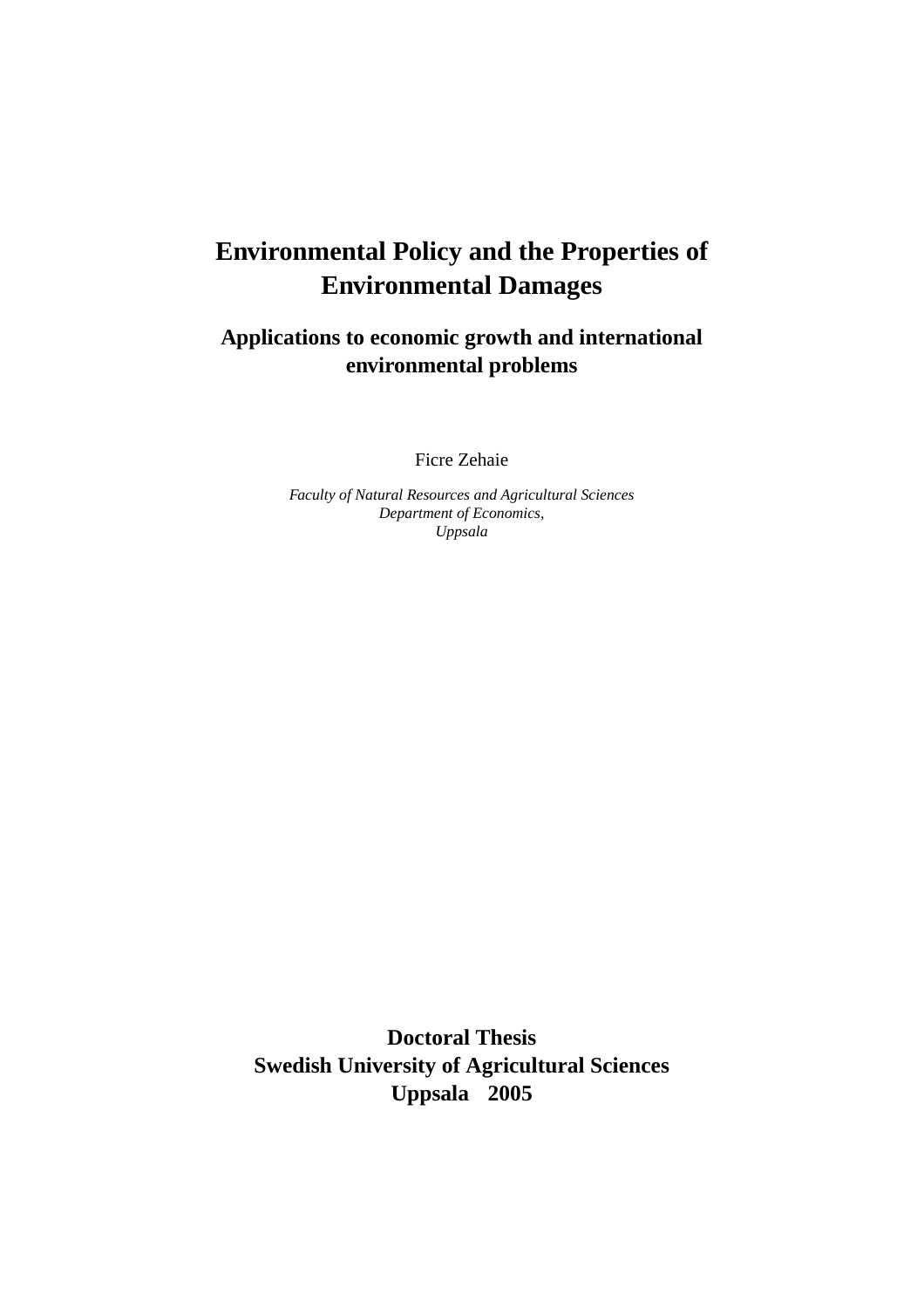**Acta Universitatis Agriculturae Sueciae** 2005:87

ISSN, 1652-6880 ISBN, 91-576-6986-4 c 2005 Ficre Zehaie, Uppsala Tryck: SLU Service/Repro, Uppsala 2005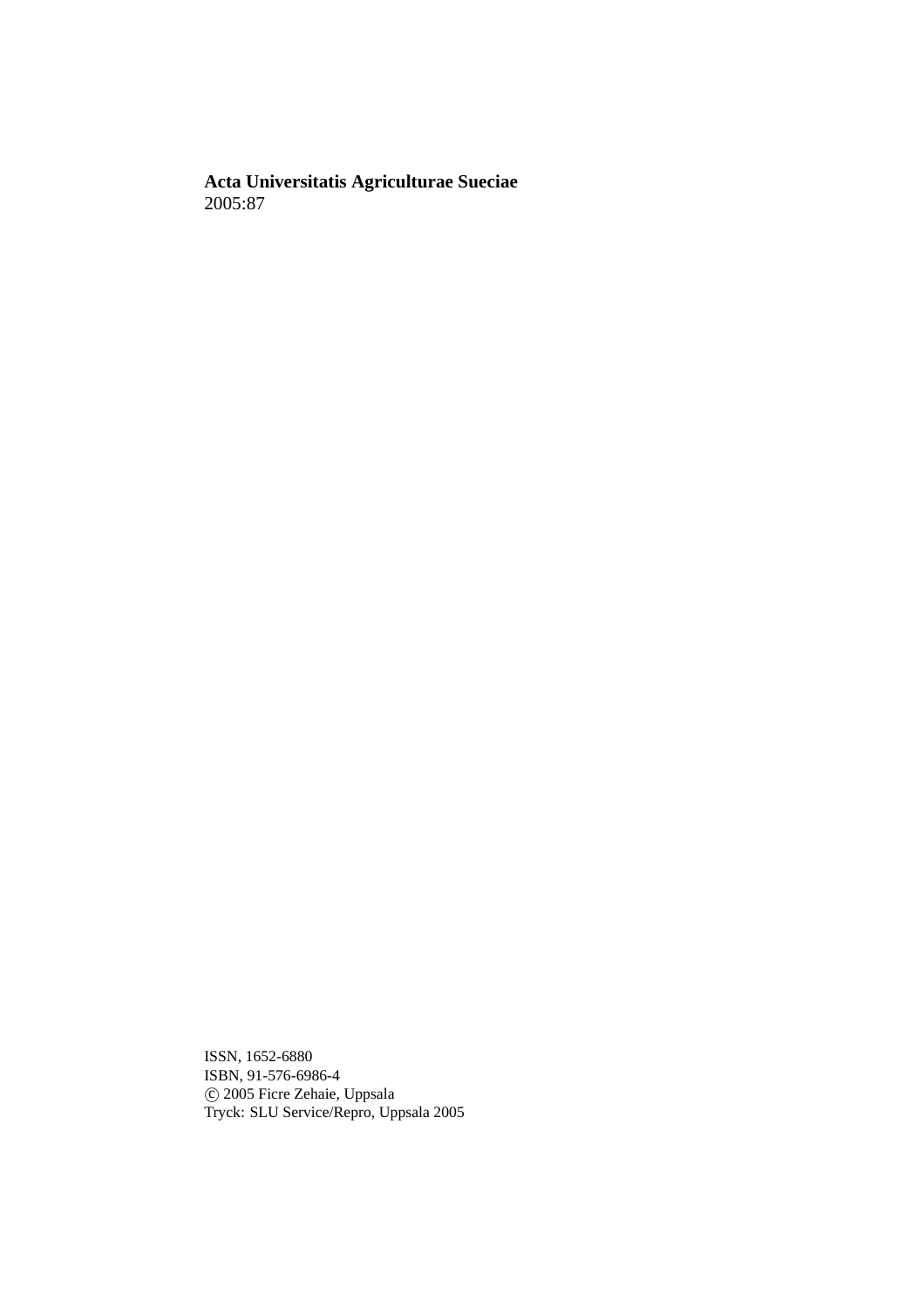*To my sister Eru because I have missed her all these years.*

*To my brother Iyob because I miss him and because he stood up for his beliefs no matter what the cost.*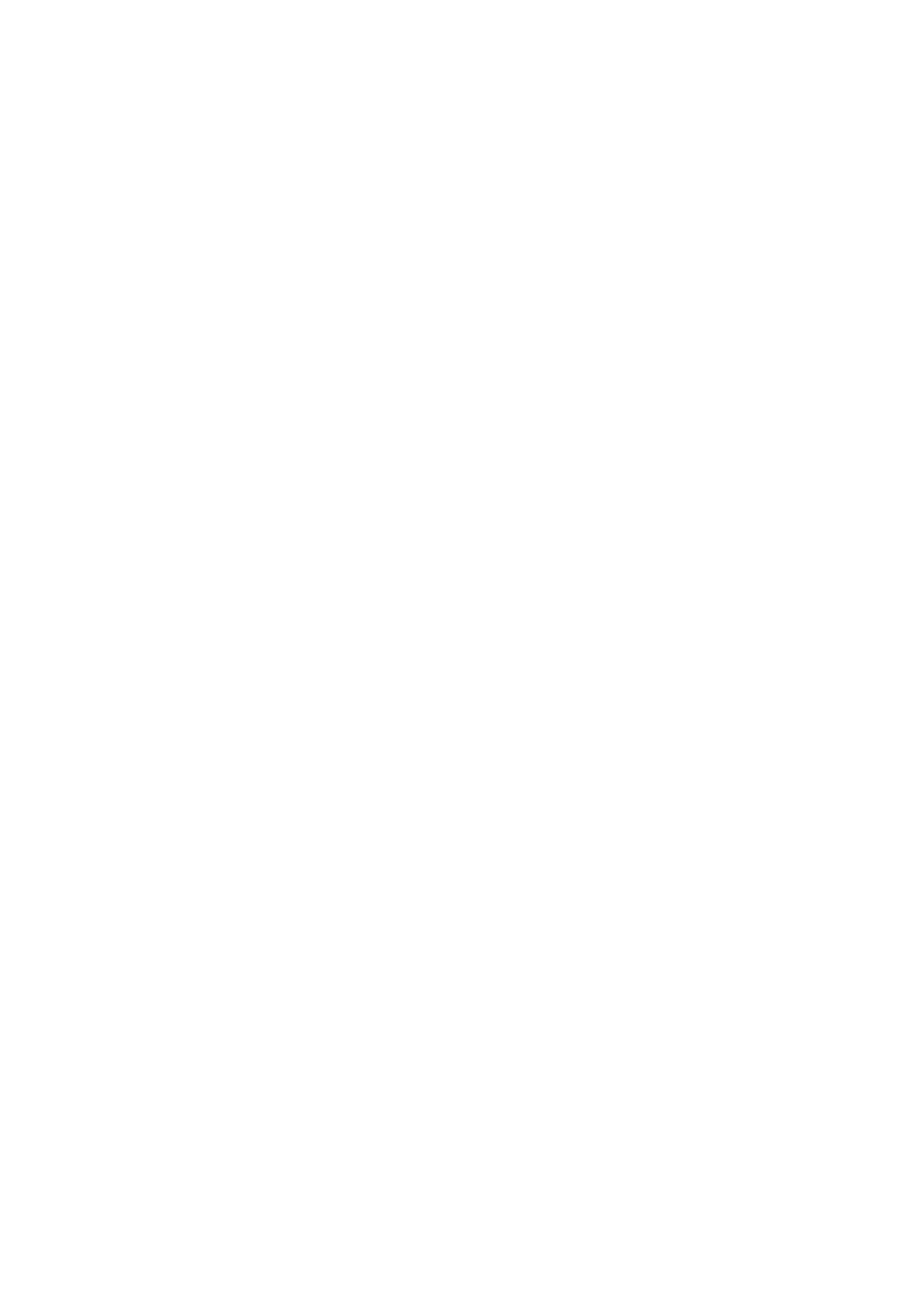### **Abstract**

Ficre Zehaie. *Environmental Policy and the Properties of Environmental Damages— Applications to economic growth and international environmental problems*. Doctoral Thesis.

ISSN, 1652-6880, ISBN, 91-576-6986-4.

This thesis focus on three properties of environmental damages: variation across individuals, across sectors and geographical variation. The thesis consists of five articles, two are on long term growth and the environment, two are on international environmental problems and one is on growth and international environmental problems.

In Article I it is shown that under the assumption that pollution is a public bad, productivity of pollution has no effect on steady state growth rate. However, if the reach of pollution is limited then pollution is not purely public in character and the productivity of pollution has a positive impact on growth. In Article V population growth's positive and negative effects on pollution are examined.

In Article II the strategic aspect of self-protective activities to moderate environmental damages is analyzed. Self-protection is defined as decreasing own environmental damages without changing the level of pollution. Agents can through self-protection make strategic gains by decreasing their cost of abatement and still enjoy high level environmental quality as other agents are induced to increase their abetment. These gains are greatest when agents cooperate on abatement because cooperation leaves more room for strategic behavior to self-protection.

In Article III environmental policy of open countries trading polluting goods and polluted eco-services is investigated. Large economies choose strict or lax environmental policies depending on the relative value of eco-services and how this value changes due to changes in environmental policy. For small regional environmental problems where prices are exogenous, it is shown that a country's response to changes of the world price depend on the relative productivity of emissions within the region and the response of other countries.

In Article IV we look at a problem when countries concerned with the environment unilaterally abate in foreign countries because of low technological productivity levels in the latter countries and asymmetries in environmental damages. Sweden, financing sewage treatment plants in the baltic region to moderate eutrophication of the Baltic Sea, may be such an example.

*Key words:* Environmental damages, environmental policy, characteristics of bads, economic growth, population growth, strategic behaviors, self-protection, trade and the environment, transboundary pollution.

*Author's address:* Department of Economics, SLU Box 7013, 750 07 Uppsala, Sweden.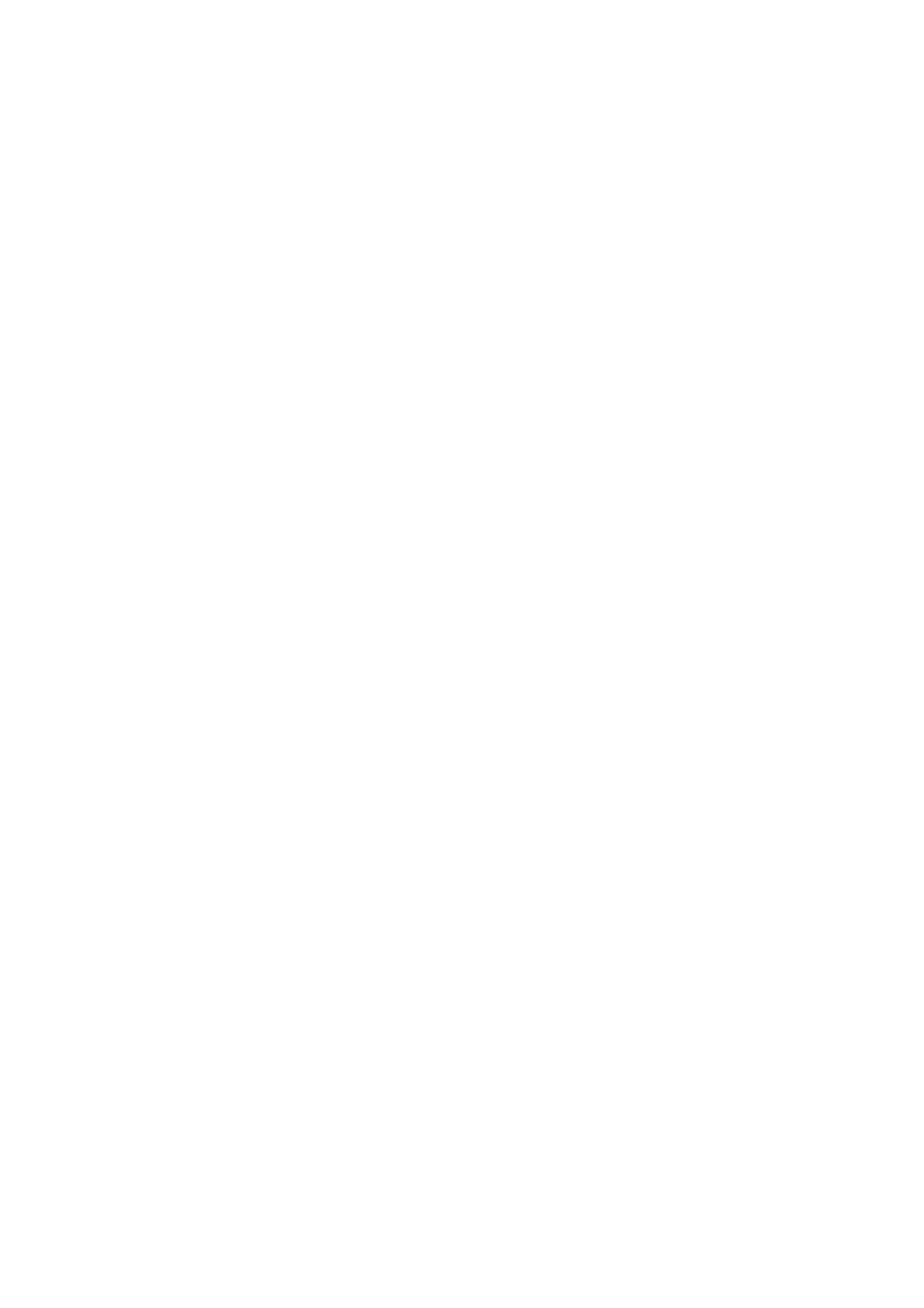## **Preface**

I developed a particular interest in environmental economics during my undergraduate studies in the first half of the 90's thanks to a dynamic group working in that field at the Department of Economics at SLU. Years later, when Ing-Marie Green gave me the opportunity to start the PhD programme in economics with specialization on environmental issues, I never hesitated.

I am very grateful to my supervisors. Some months ago when research seemed meaningless and I was slowing down with my work Clas Eriksson asked me "Would it make any difference if I am tougher on you?". At that time I think those words were among the few that could have reached me. That is typical of Clas, he could always read me. He gave me the necessary input when I needed it. Through our collaboration on the first article he gave me inspiration and introduced me to academic writing. He also gave me the freedom to develop my own ideas while still keeping a great interest in my work. He quickly discovered weakness in my drafts and always gave me valuable advice and suggestions. Thank you Clas! I would also like to thank Ing-Marie Gren for believing in me and giving me the opportunity to start my PhD. Throughout, my graduated studies Ing-Marie has been a great support to me and she has continuously encouraged me. I am particularly grateful for her, as well as other's colleagues, moral support one year ago in a difficult time of my life.

Thanks to the group of graduated students at The Department of Economics at SLU for making my time as a Ph D student much more enjoyable. I am particularly indebted to Rob Hart. As a keen observer, Rob, has been a great resource to me. His comments are always right on target and have improved my thinking and writing. Functioning as an English dictionary, introducing and helping me with the computer package Latex he has saved me lots of time. Special thanks also to Ruben Hoffman, Mitesh Kataria, Dennis Collentine and Magnus Hennlock from whom I have gained a great deal through discussions and suggestions. Thanks also to Erik Fahlbeck, Peter Frykblom, Richard Furguson who, along with those already mentioned and many other graduated students, with interest have participated in one or more of my seminars at the department. Thanks, to Tomas Sjögren for valuable comments at my final seminar and to Christina Brundin for an excellent library service.

There also other people that deserve my gratitude. My first year in Uppsala I arranged a room to rent but was later refused the room because as the landlord expressed it 'I have to give priority to Swedish students'. Having no where to stay Yared Tekeste, Adiam and their daughter Malaika invited me to stay in their apartment and gave me the opportunity to start my academic carrier in their a warm and secure home. Thank you! Early in my undergraduate studies I got to know a group of students starting up an organization that later took the name of SUG (Studenter utan Gränser). Being part of this group made my academic life easier and full of interesting discussions and laughter. Thank you to all SUG people, and especially (in a rough order of appearance!) to Samuel Habteab, Rene Léon, Alicia Barczyk, Nesrin Aslan, Roland Madarász, Valenka Molina Vidal, Christine Schnabel, Josef el Mahdi, Cristoffer Lindgren, Nadine Gaib, Elin Asplund and Daniel Lindvall.

Among my fellow country men I often heard that 'a good freedom fighter building a nation must start by building up his family'. In that case the best freedom fighter I know is my mother. Knowing her, I have many times asked myself how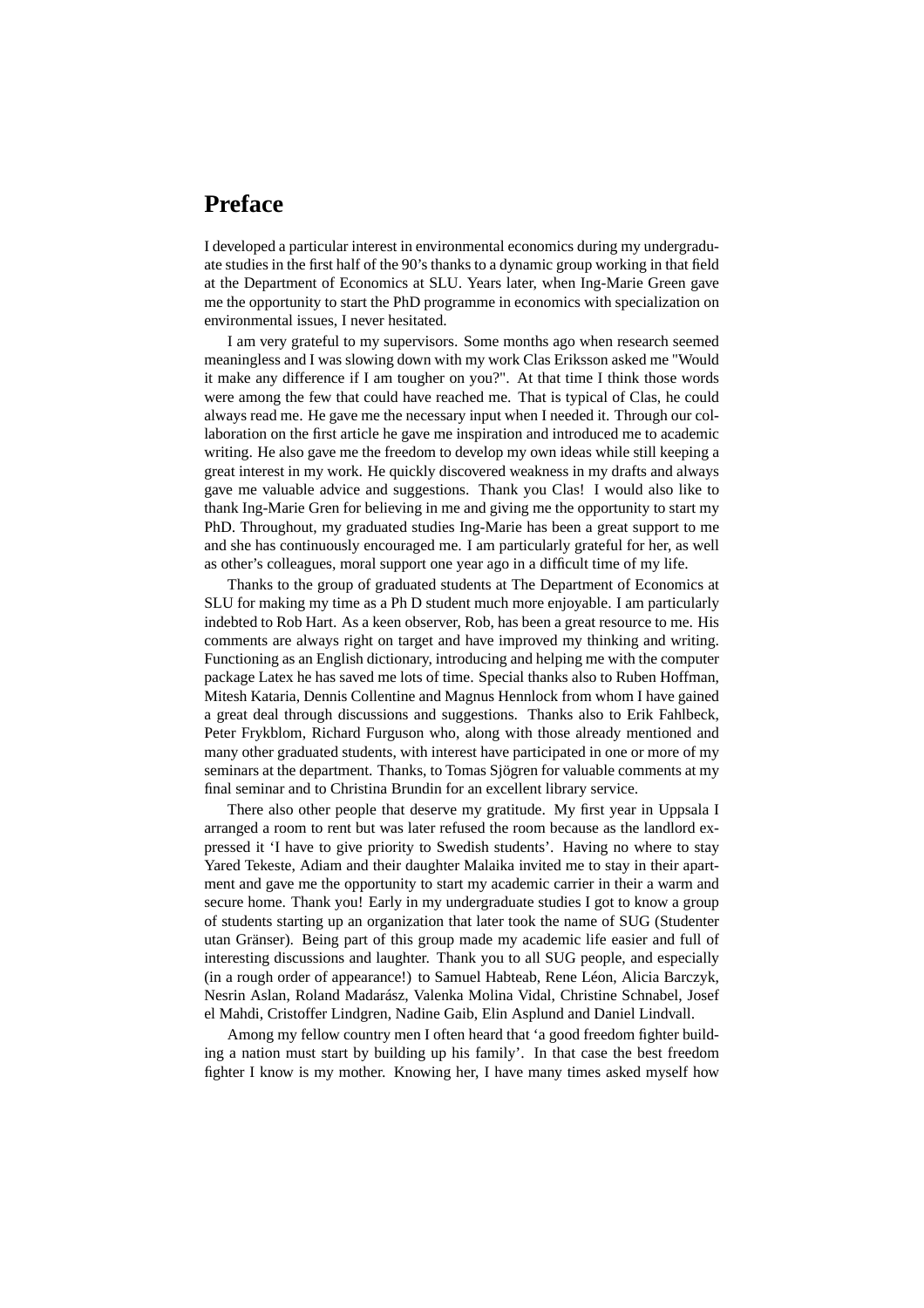much love a heart can contain. She gives love to everybody even though her love is not returned. Her love and teaching to always do good no matter what others do is fundamental to me as it helps me to face each day in a positive manner. Thanks also to my brother Ghedlom that better than anyone of her children learned to be generous with his love and whatever he owns. My admiration goes also to my brother Iyob who was way ahead of us in any thinking that he did. He stood up for his beliefs against authorities, norms and traditions no matter what the cost. His curiosity and critical analysis would have made him a great researcher but he chose to deal with real problems rather than academic abstractions. Finally, I am grateful to my soul mate, my wife Malin. No words can express how much I owe her. Her love has constantly been feeding me with energy and helped me to overcome that which I believed was not possible to overcome. The fruit of our love is our son Iyob whom in these last months has been the source of so much joy, that I find it impossible to convey. His birth was a turning point in my life and I'm not sure that this PhD would have been finished if he had not been with me these last months of writing.

This thesis consists of five papers where the main theme is that the economic damages of pollution are more complicated than is often assumed in the literature. This idea later crystalized in the the title of this thesis. I am not sure this title fits all the articles but I found it to be the most appropriate of all the alternative that I could think of.

Ficre Zehaie, Uppsala, August 2005.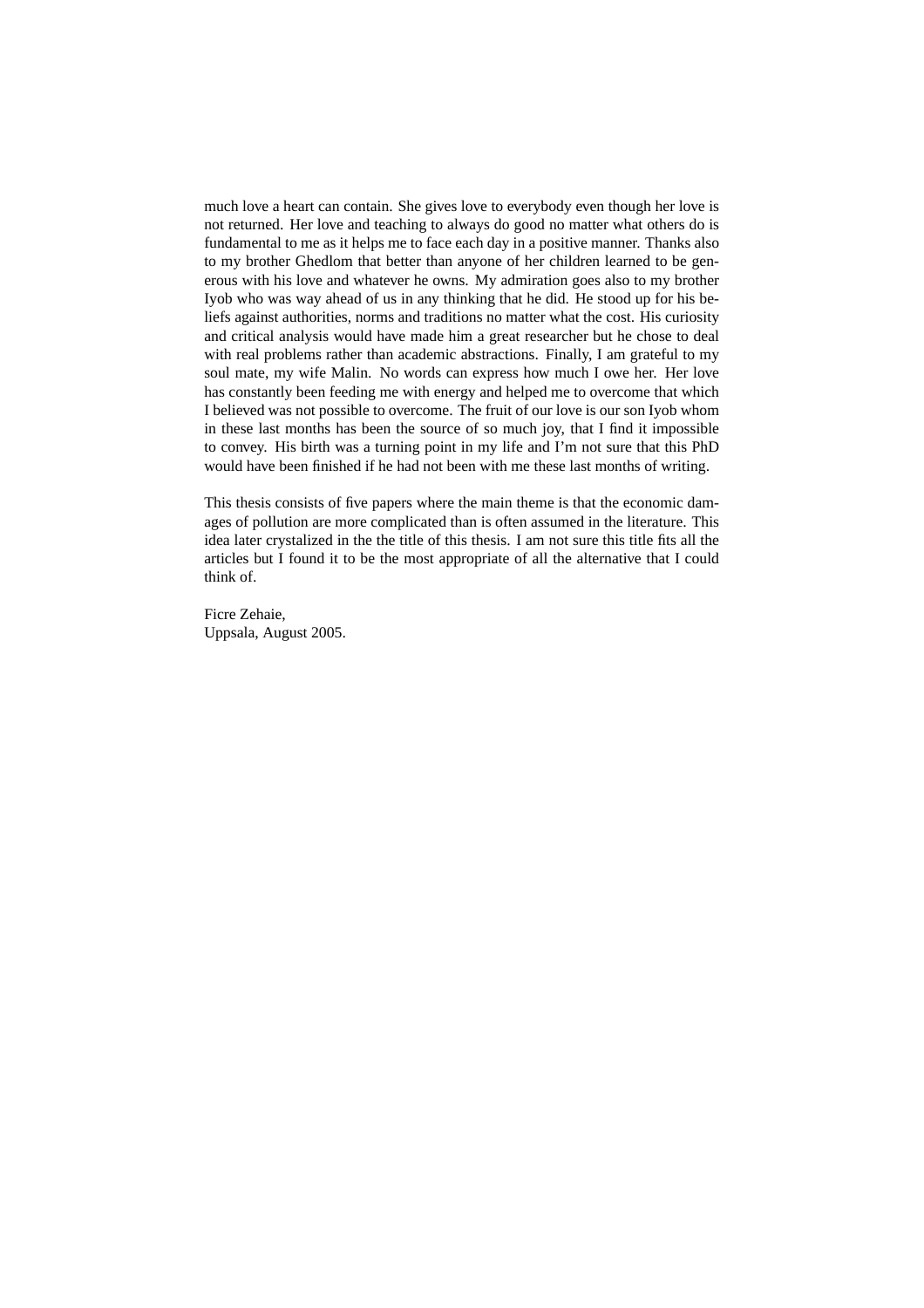## **Articles appended to the thesis**

The thesis is based on the following articles, by Ficre Zehaie except where otherwise stated.

- I Population Density,Pollution and Growth. *Clas Eriksson and Ficre Zehaie.*
- II The Strategic Role of Self-protection.
- III Environmental Policy in Open Economies
- IV Unilateral Actions Abroad to Reduce Inflowing Transboundary Pollution
- V Is Population Growth Good for the Environment? *Clas Eriksson and Ficre Zehaie.*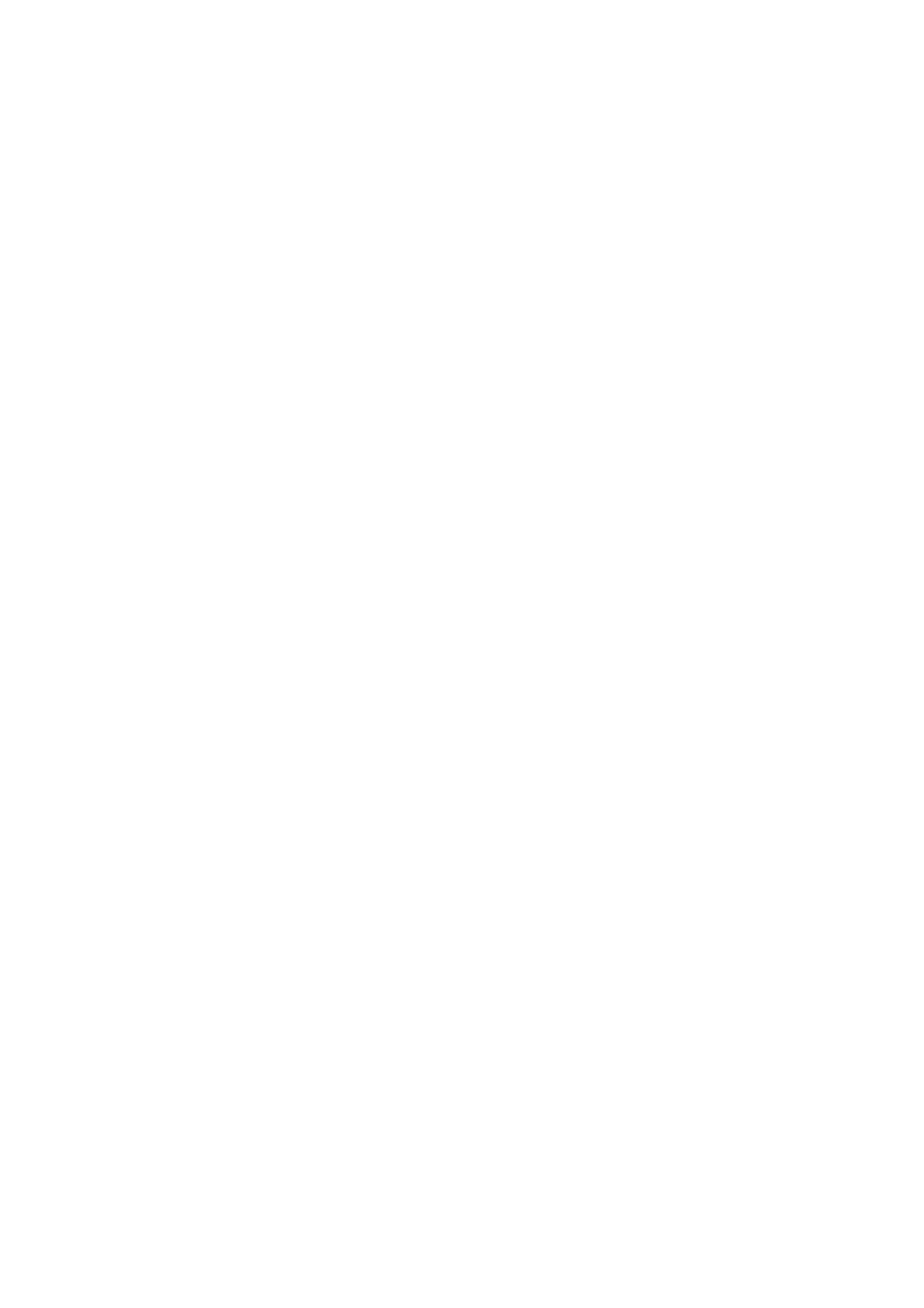## **Contents**

### **Environmental Policy and the Properties of Environmental Damages—Applications to economic growth and international environmental problems**

| 1 Introduction                                                  | 13                   |
|-----------------------------------------------------------------|----------------------|
| 2 Environmental Damages<br>2.1<br>2.2<br>2.3                    | 14<br>14<br>15<br>15 |
| 3 Article I—Population Density, Pollution and Growth            | 16                   |
| 4 Article II—The Strategic Role of Self-protection.             | 17                   |
| 5 Article III—Environmental Policy in Open<br>Economies.        | 19                   |
| 6 Article IV—Transboundary Pollution                            | 21                   |
| 7 Article V—Is Population Growth Good for the Environ-<br>ment. | 23                   |
| 8 Conclusions                                                   | 24<br>25             |

## **Articles I–V**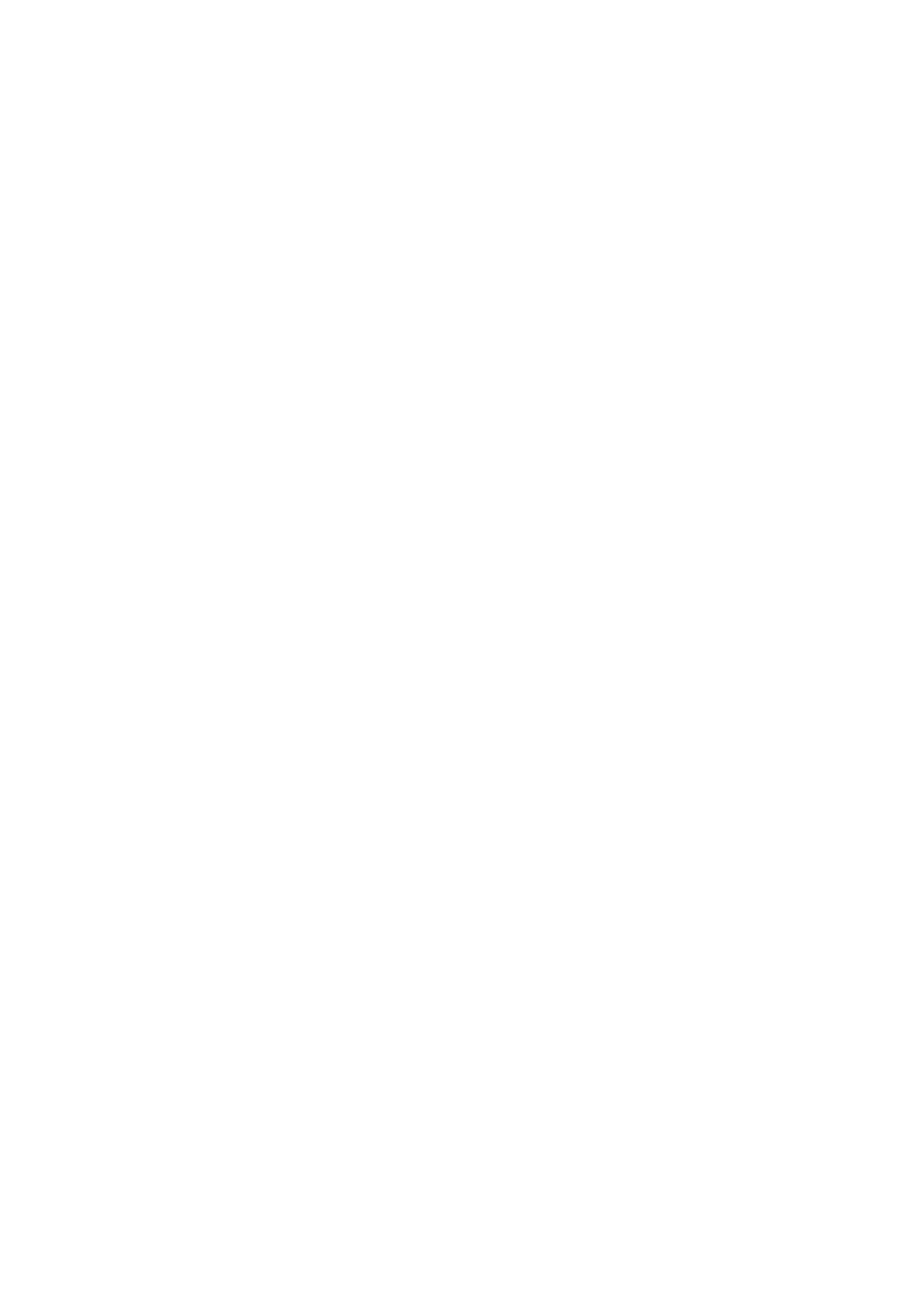### **1 Introduction**

The process of environmentally caused economic damages—or simply environmental damages—may be described as follows: Human activities generate emissions polluting the environment which then lands to economic damages. In the literature there is a tendency to overlook the difference between pollution of the environment and its economic consequences. To some extent this may be semantics as most environmental economist when they use the term pollution in fact mean its economic consequences. However, there seems to be more to it. In the theoretical literature on environmental economics it is often assumed that pollution is a public bad (or that environmental quality is a public good) and therefore affects all individuals.<sup>1</sup> This assumption is often interpreted as if all individuals are equally affected. Alternatively, the literature disregards variations in pollution. Thus, it may be problematic to use pollution as synonymous with the damages it causes. In reality environmental damages often varies across geographical areas, individuals or sectors of the economy even when pollution is public. For instance, global warming is predicted to increase sea water level and the damages upon individuals or firms vary depending on the distance to the sea and the altitude of the area where they are situated. Furthermore, the better the local infrastructure the lower the damages. In the case of ozone depleting chemicals, it is acknowledged that the ozone holes occur primarily in cold areas and therefore damages vary depending on where individuals live relative to the holes. Similarly, damages due to car emissions depend on individual's positions relative to heavily trafficked areas. In the two last cases individuals can protect themselves by solar blocks or air masks, both of which influence the variation across individuals. It is therefore reasonable to think that agents' choices between environmental quality and consumption goods are related to these variations, which in this thesis are described as properties of environmental damages. Most models make the common assumption that pollution is a public bad and ignore these variations. The main theme of this thesis is a more careful treatment of environmental damages.

The purpose of this thesis is to show that the properties of environmental damages need to be considered in order to efficiently design environmental policies. This is applied to two areas: economic growth and international environmental economics. Articles I and V consider how the reach of damages across individuals may affect long term economic choices. Article II examines agents' strategic behavior when they can decrease damages to their own benefit. Article III studies open economies' optimal behavior when damages vary across sectors that produce traded goods. Finally, Article IV deals with both economic growth and international environmental problems when damages vary across geographical areas.

First the properties of environmental damages considered in this thesis are presented, followed by a summery of each of the five articles included in the thesis are

<sup>&</sup>lt;sup>1</sup>In this thesis we sometime use the terms individuals, firms and countries and sometimes the more general term agents to refer to any of the three terms.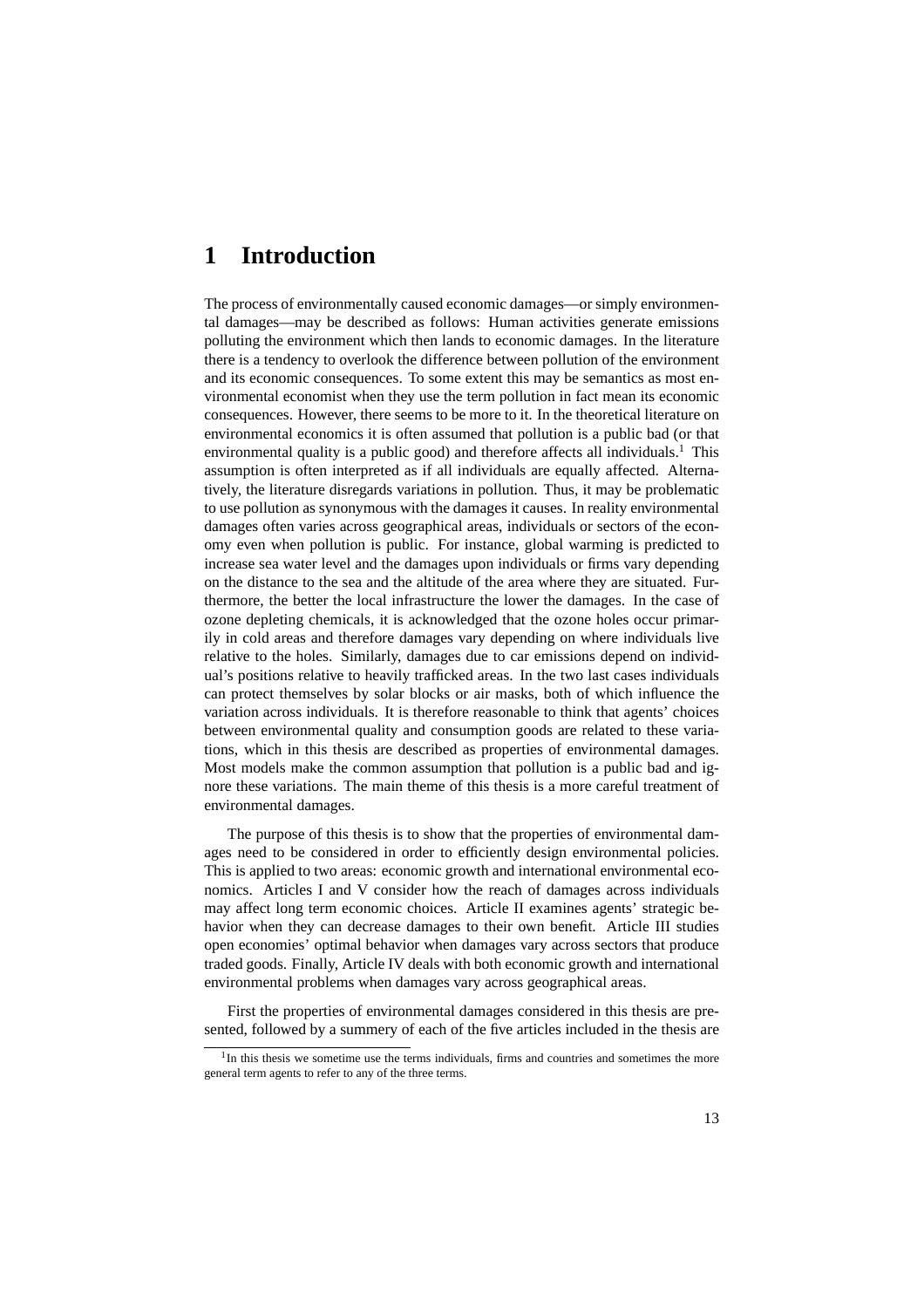summarized. In the final section conclusions are presented.

### **2 Environmental Damages**

To capture some conceptual similarities of environmental damages it is necessary to disregard from at least some of its complexities. In environmental economics it is common to disregard from the many ways in which environmental damages may affect humans. In particular, this is often the case in the theoretical literature on growth and pollution (see for instance Keeler et al. (1972), Brock (1977), Tahvonen and Kuuluvainen (1993) and Bovenberg and Smulders (1995)) and the theoretical literature on international environmental problems(see for instance Markusen (1975), Copeland and Taylor (1990), Hoel (1992) and Barrett (1994)). However, in this thesis it is argued that the final impact of pollution on human welfare may show to have greater variations than is often acknowledged and affects environmental policy. In the following sections the different properties (types of variation) of environmental damages that are examined in this thesis are discussed.

#### **2.1 Variation Across Individuals**

In this thesis two types of variations across individuals are examined. In Article I variation across individuals occurs because the reach of pollution is limited and in Article II because agents can take self-protective measures to moderate damages.

If pollutants are not purely public the damages across individual will vary because one agents exposure to pollution will leave less pollution for other individuals. The crucial assumption is that pollutants are rival. A well known example of a private bad is a bag of garbage thrown into a neighbor's garden. An example of something between a public and private bad may be illustrated by the following case. If a a good available in the market contains some chemicals or dangerous micro organisms there is a given probability that a consumer will be affected. For each consumer that is affected, and given that the affected consumer does not himself affect other consumers, the probability that other consumers are affected decreases. Thus consumers are rivals in the bad but they are not fully rivals as the 'consumption' of the bad of one individual just decreases the probability that other consumers will be affected.

Furthermore, environmental damages across agents may vary because agents can take self-protective measures to moderate damages for given levels of pollution. For example, if global warming, as predicted, increases the frequency of bad weather, then countries can moderate damages through improvements in weather forecasting, monitoring systems and improvements in infrastructures. An other example of self-protection is individuals protecting themselves from hazardous solar rays by using solar blocks or clothing. Therefore the level of self-protection that each agent chooses will to some extent determine the level of damages harming the agent. Since the possibility of self-protection may differ among agents, for instance as a result of differences in income and technological levels, one should expect that environmental damages vary across individuals.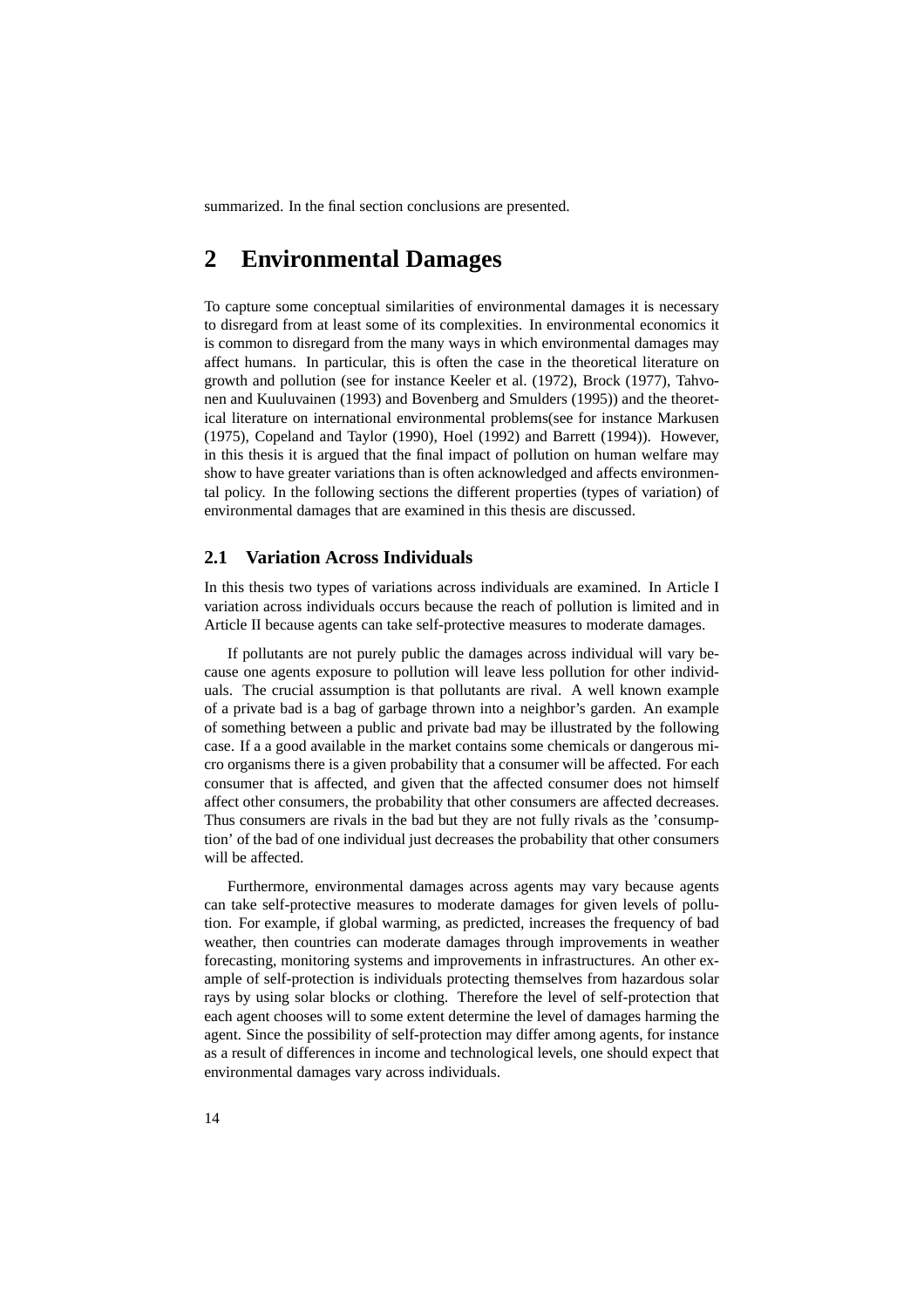#### **2.2 Variation Across Sectors**

Some sectors of the economy are more likely to suffer from environmental damage than others. For example, emissions that may result in ecosystem degradation, reduces the flow of eco-services. Meanwhile, production in other sectors, given the level of technology, may be positively related to emission levels.

From a consumer's point of view degradation of the environment is often considered to be a public bad. However, from a producer's point of view, allowing higher emission levels may benefit production in some sectors while harming other sectors. Although this is well known in the literature most analyses of international environmental economics ignore such variations across sectors.

If environmental policy affects sectors of the economy in different ways, it will also affect the structures of the economies. Since the structure of an economy is closely connected to trade, it is interesting to investigate environmental policy when environmental damages vary across sectors in open economies.

#### **2.3 Variation Across Regions**

Environmental damages can vary across regions and this may be independent of where the sources of emissions are located. The extent to which emissions cause subsequent damages in a region depends upon factors such as its geographical location and the the ecology and the meteorology prevailing in the area. These factors determine the concentrations of emissions across a given region.

This is illustrated by the problem of eutrophication in the Baltic Sea. The Baltic Sea is bordered by nine countries: Sweden, Finland, Denmark, Germany, Poland, Lithuania, Latvia, Estonia and Russia. Sweden and Finland have much longer costs to the Baltic sea than the other countries and a higher proportions of their populations living around the costs. Furthermore, the highly populated areas in Sweden and Finland are in the archipelagos which are coastal regions with limited water exchange. Thus nutrient runoff in these areas is primarily local and only a smaller amount is transported off to the sea. On the other hand, open coasts such as those of Latvia and Poland, with high water exchange, are likely to cause a situation where nutrient losses from these countries lead to relatively low local pollution and conversely high transport to the sea proper. Thus nutrient loads to the Baltic Sea seem to have asymmetric characteristics.

It seems that eutrophication of the Baltic Sea is a concern primarily of Sweden and Finland. This is partly because a greater proportion of the population in these two countries lives around the costs and partly because asymmetries in the loads of nutrient tend to give higher environmental damage in the densely populated coastal areas of these two countries. Thus the average citizen of these countries is probably more concerned about eutrophication than the average citizen in the other countries.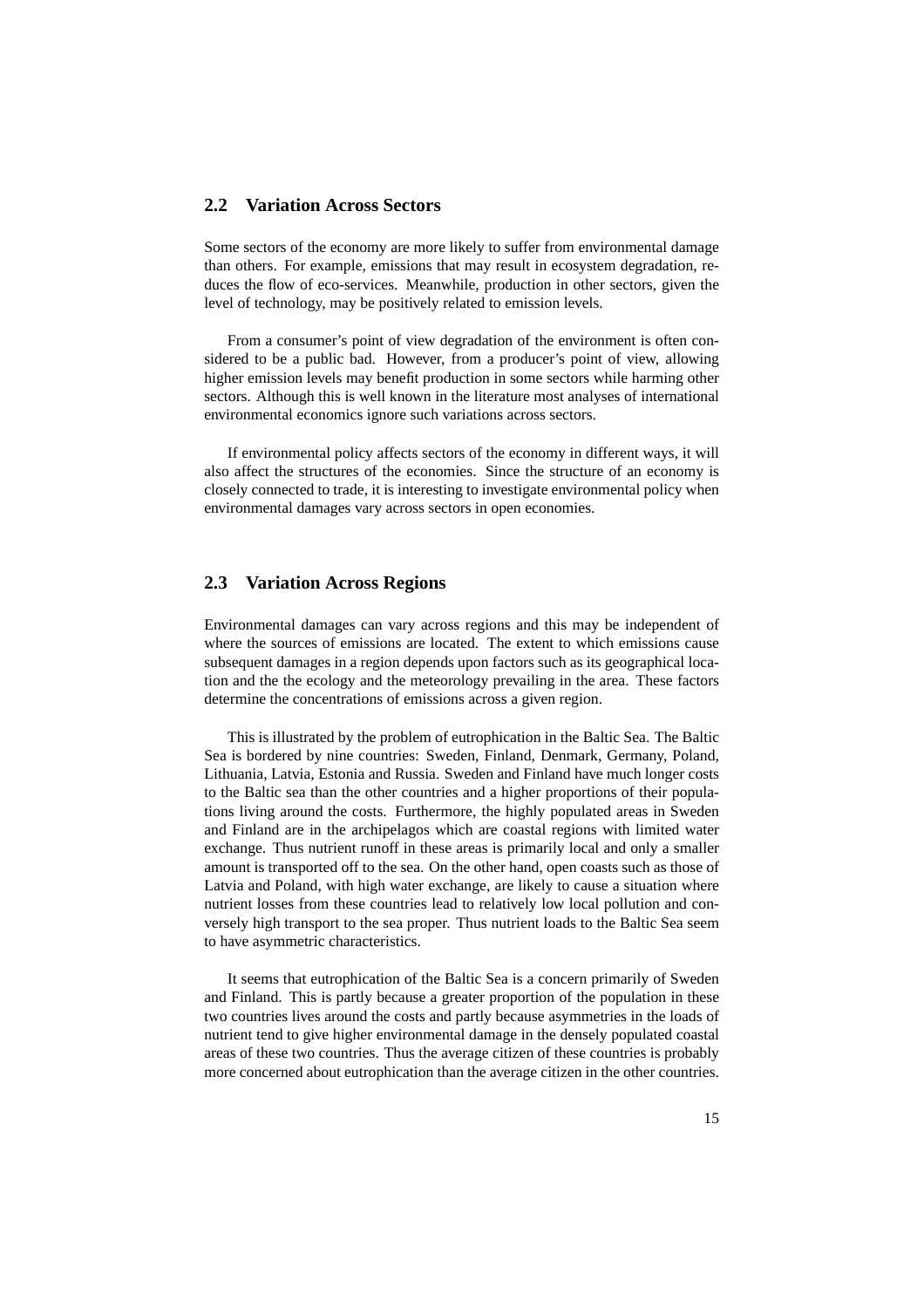### **3 Article I—Population Density, Pollution and Growth**

In the theoretical literature of economic growth it is standard to assume that degradation of environmental quality has public bad characteristics, which is often interpreted as if every unit of pollution harms the entire population of the economy.<sup>2</sup> However, as we argue in the previous section, pollution may affect only a proportion of the population and the extent of exposure may be less than the aggregate pollution generated in the economy. This implies that the reach of pollution may be limited. In this paper we therefore investigate the conditions for sustainable growth when we take into consideration that the reach of pollution is limited. Sustainable growth is defined as a situation with per capita consumption growth and declining pollution. Allowing the characters of pollution to vary between the two extremes cases of a private bad and a public bad, population density emerges as an interesting factor for sustainable growth.

We introduce the concept of *perceived pollution* to capture that each individual's exposure to pollution is less than the total pollution produced in the economy. We define perceived pollution as aggregated pollution deflated with the size of population, weighted to account for the characteristics of pollution and the population density. The more private pollution is the greater the weight of population as deflator and the more will pollution be divided among the population. The more public pollution is the less is the weight of population size as deflator and the more will pollution be spread among the population. Therefore the characteristics of aggregate pollution is related to population density. This relation is introduced through the elasticity of perceived pollution with respect to population density *(EPD)*. The more responsive perceived pollution is to population density (i.e. the higher the *EPD*), the lower is the weight of population in deflating aggregate pollution and the more public is pollution.

We assume that there is a representative dynasty that maximizes utility and disregard from generational conflicts. We calculate optimal long term growth rates for two types of models: the traditional exogenous growth model and a semiendogenous growth model. Consumers face a trade-off between, consumption and pollution. However, as opposed to the earlier literature, consumers pollution is less than aggregate pollution and is introduced in the model as *perceived pollution*. Following, Brock (1977), pollution is an input in the production function along with capital and labor. We assume that pollution is a flow pollution to hold the model simple. As Stokey (1998) has showed, assuming stock pollution will not change the results significantly, at least in the long term.

In the exogenous growth model the condition for sustainable growth can be described as a race between exogenous technological change and the drag on economic growth from the additional pollution resulting from a growing population. A large *EPD*—corresponding to higher responsiveness of perceived pollution to population

<sup>&</sup>lt;sup>2</sup>See for example Keeler et al. (1972), Brock (1977), Tahvonen and Kuuluvainen (1993), Bovenberg and Smulders (1995), Michel and Rotillon (1995), Smulders and Gradus (1996), Stokey (1998) and Schou (2000).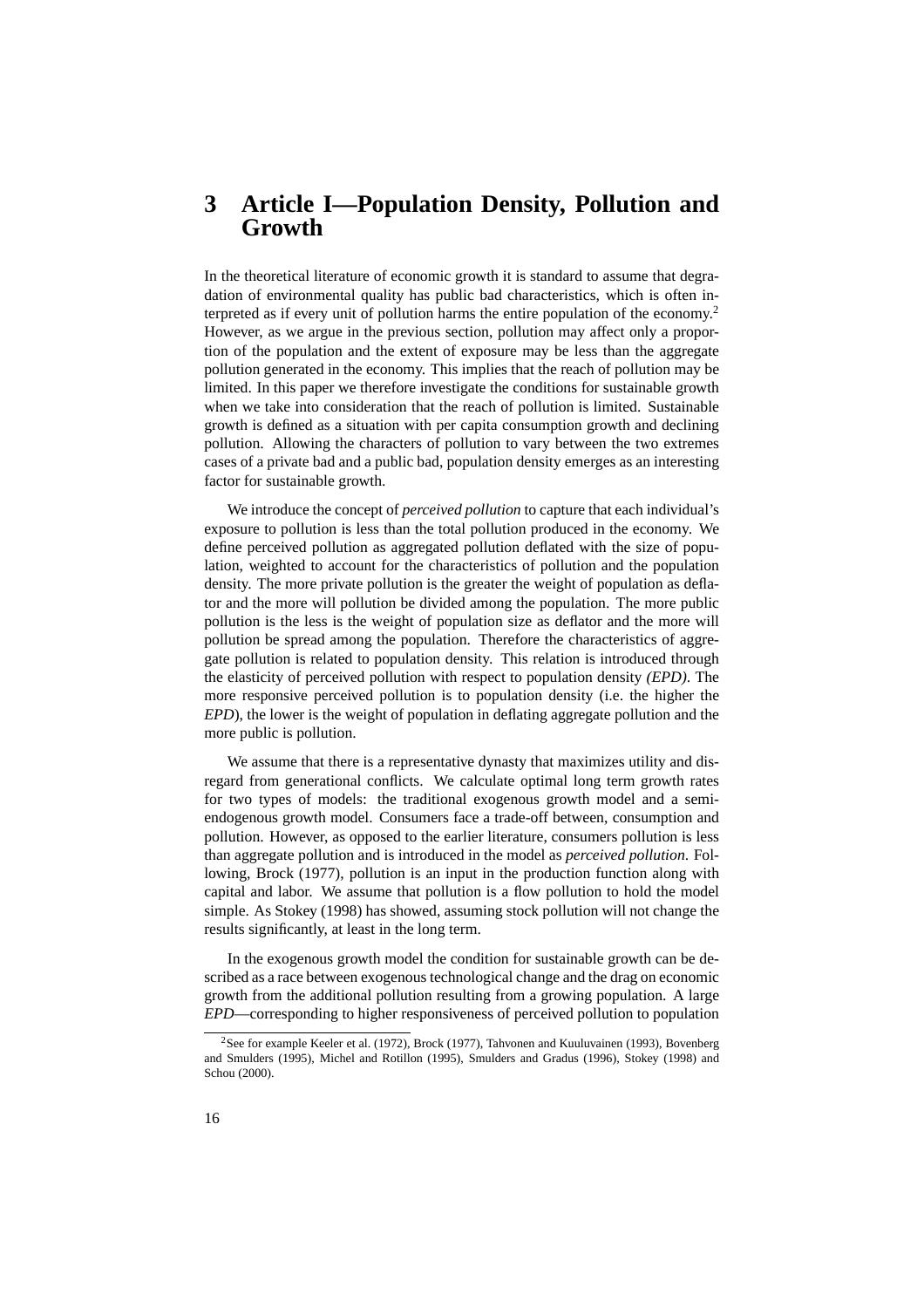density—reinforces the drag that pollution puts on economic growth. In this case society puts more resources into the environmental sector. A small *EPD* moderates the economic drag of population growth and corresponds to a situation where society puts less resources in the environmental sector.

In the semi-endogenous model technological change is determined within the model and is therefore an endogenous variable, but population growth is still exogenous. Population growth increases the supply of labor force in the economy and as such is the driving force for growth in a semi-endogenous model. Furthermore, low population density decreases the reach of pollution and thereby individuals' perceived pollution. Consequently, pollution contributes less to jeopardize sustainable growth. This is reversed if the reach of pollution is high. Then perceived pollution is high and pollution implies a stronger threat to sustainable growth. The more densely an area is populated the more difficult it is to achieve sustainable growth.

To summarize: the more public pollution is and the greater population density is the more difficult it is to achieve sustainable growth.

### **4 Article II—The Strategic Role of Self-protection.**

In this paper self-protection from adverse environmental effects is examined as an alternative strategy to abatement. Self-protection decreases own damages for given levels of the activities generating the public bad while abatement decreases the activities generating public bads to reduce damages. Agents can therefore substitute an action that has private good characteristics (self-protection) for an action that has public good characteristics (abatement). It is important to understand strategic games of this kind as sometimes it may be difficult to solve public bad problems through abatement. For example, interventional environmental agreements on abatement need to be self-enforcing and it may difficult to sustain efficient levels of abatement. Therefore, protection may be an alternative option against pollution. In fact, protective action are considered as a possible strategy to meet global warming, see for instance IPCC (2001).

The existing literature on self-protection focuses on uncertainty (Ehrlich and Becker, 1972; Dionne and Eeckhoudt, 1985; Lewis and Nickerson, 1989; Immordino, 2003). Shogren and Crocker (1991) study how self-protection transfers or dilutes the public bad to other agents. Individuals' expenditures on self-protection has also been used to approximate the market value of environmental quality (Murdoch and Thayer, 1990; Baumol and Oates, 1988). Mendelsohn (2000) considers selfprotection as the only instrument against global warming and finds the common result that government interventions tend to give non-optimal levels of self-protection and therefore these intervention are not cost efficient. Despite the obvious interrelation between abatement and protective activities there are no studies that investigate this interrelation except for Kane and Shogren (2000). They consider protective activities as an alternative policy to abatement and derive the optimality conditions under uncertainty and investigate how changes in risks change policy choices of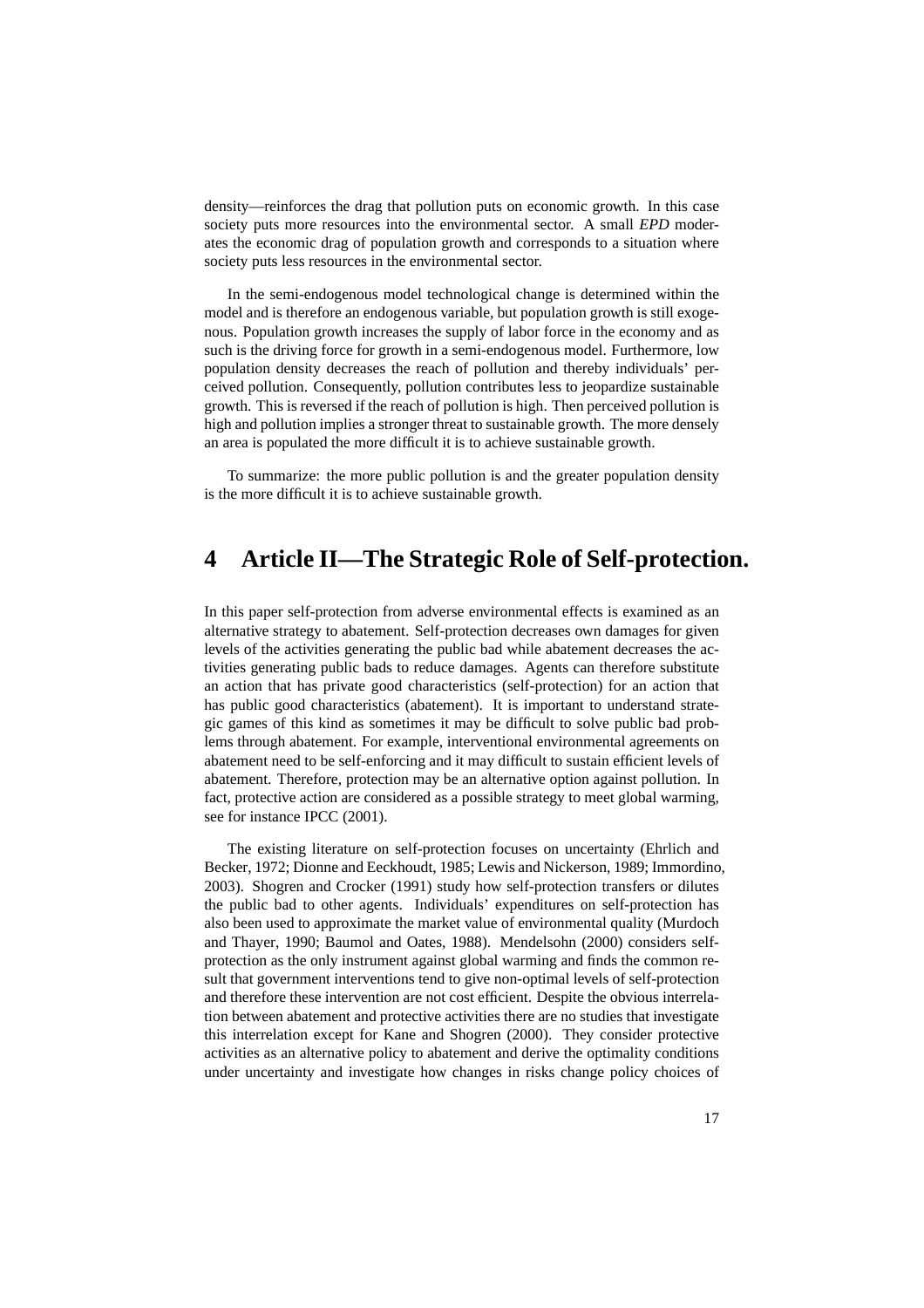abatement and protection. As opposed to this paper, however, they do not analyze strategic issues.

The level of self-protection affects agents' vulnerability to pollution and thereby how much they abate. Since abatement is public, each agent's abatement level affects abatement levels of all other agents. Therefore an agent's choice of selfprotection will affect his own as well as other agents' share of total abatement. Following the literature on investment as a strategic variable in the provision of public goods<sup>3</sup>, a two-stage two-agents model, where agents in the first stage of the game choose the level of self-protection and in the second-stage they choose the level of abatement, is set up. In each stage agents maximize utility given a budget constraint. In the first stage income can be consumed or used for self-protection, while in the second stage it can be consumed or used for abatement. There may be three interesting scenarios to investigate. The first scenario is the noncooperative case when agent do not cooperate in any stage. The second scenario is the semi-cooperative case when agents cooperate in the second stage of the game on abatement but not in the first stage on self-protection. The third scenario is the full-cooperative scenario when countries cooperate in both stages.

In all scenarios, agents' choices of abatement and self-protection are determined by the relative sizes of their marginal costs. However, the strategic aspects of the problem twist the relative attractiveness of self-protection over abatement. For the non-cooperative and semi-cooperative scenarios it is shown that self-protection is substituted for abatement. Self-protection in addition to the direct benefit of protecting from damages, gives strategic advantages, which increases agents' incentives to use self-protection. Higher self-protection reduces own damages for a given level of abatement and thereby decreases own demand for abatement. Consequently, an agent that has taken self-protective measures decreases her share of abatement level and other agents respond by increasing their share of total abatement. Since abatement benefits all agents but has private costs an agent by her choice of the level of self-protection transfers more costs of abatement over to other agents.

The semi-cooperative scenario is an interesting case because it corresponds to the most common cases of regulation on environmental issues. Policy maker often regulate abatements or emissions levels but very little attention, if any, is given to self-protective activities. This in line with conventional economic theory where regulations on pubic goods may be Pareto improving while regulation on private goods in not. However, when self-protection is a substitute for abatement this not to be case. The reason is that agents can still free ride as they can affect the cooperative levels of abatements through the use of self-protection to their own benefits. Within a country it means that individuals can manipulate the social planner's solution such that the share of abatement they need to contribute with is decreased and that of the other individual is increased. In international environmental problems it means that countries can affect cooperative or bargaining outcomes such that the own contribution to abatement is decreased and that of the other countries is increased. Furthermore, it is shown that the greatest strategic advantages are to

<sup>&</sup>lt;sup>3</sup>See for instance Copeland and Taylor (1990); Buchholtz and Konrad (1994); Stranlund (1996) and Aggarwal and Narayan (2004).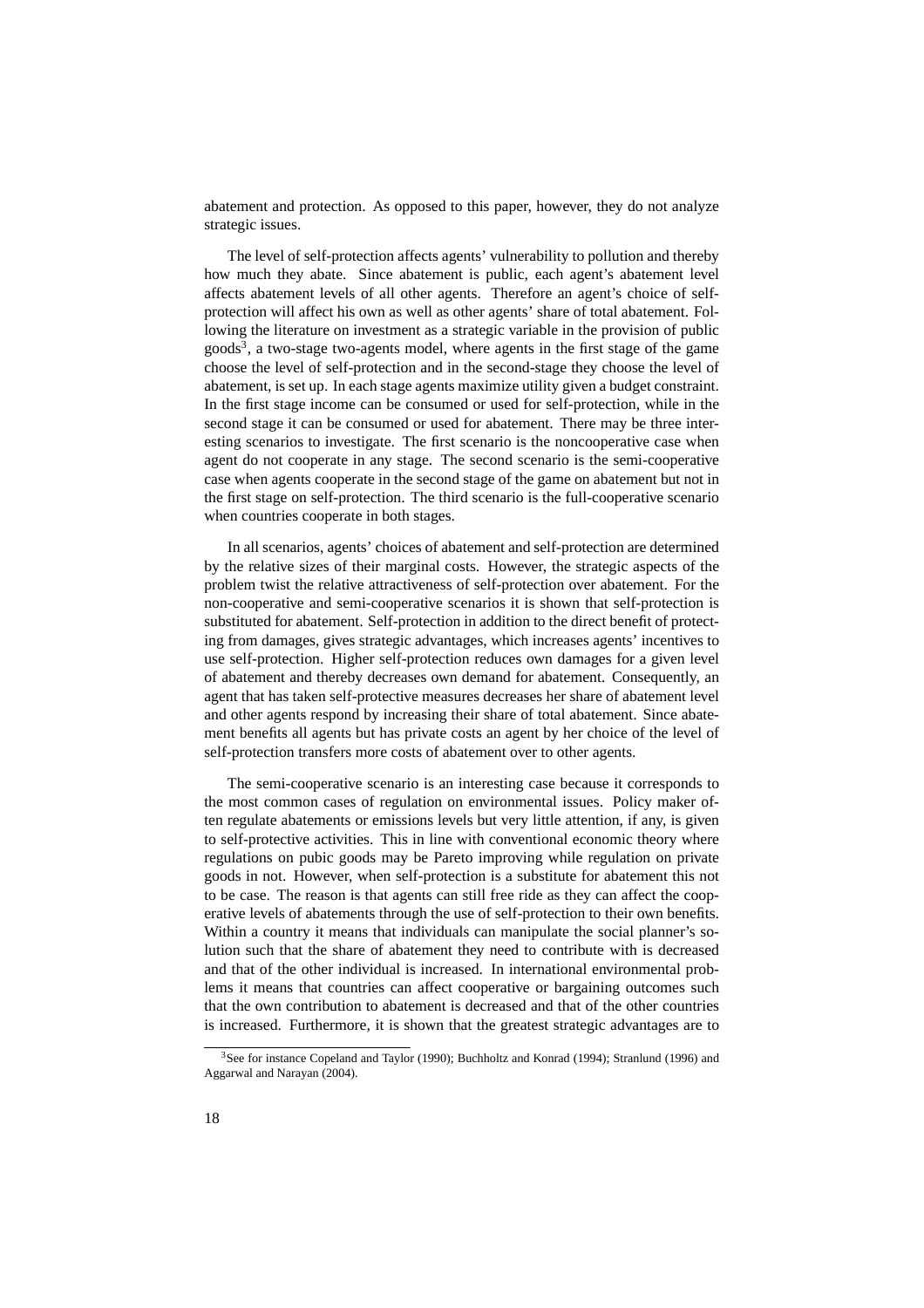be found in the semi-cooperative scenario. The reason is that the levels of abatement when countries cooperate are higher as each country takes into consideration the positive externality of abatement. Thus, in addition to the strategic gains in the noncooperative case, self-protection gives an agent further strategic gains from the additional abatements due to cooperation.

Finally, the full cooperative scenario is investigated and it is shown that the level of self-protection is the lowest compared to the other two scenarios. The social planner in the full cooperation case is less willing to substitute self-protection for abatement because her opportunity cost of self-protection is the benefits abatement gives to all agents. This is to be compared to the opportunity cost of self protection for atomic agents which is only their own benefit of abatement.

Assuming that marginal cost of self-protection is negatively related to technology, countries with high technology of self-protection can easily lower own share of abatements and induce other countries to increase their shares of abatements. Thus when we consider self-protection in the non-cooperative and semi-cooperative scenarios technologically less advanced countries' share of abatement increases and that of high income countries is decreased. Note also that this result is strongest in the semi-cooperative case, which is the scenario that best describes the situation of most international environmental problems. This is interesting because the debate about international environmental problems often has a starting point where low income countries, corresponding to technologically less advanced countries, have low environmental concerns. For instance, the Kyoto Protocol is designed such that the global warming is primarily a responsibility of high income countries. However, as long as self-protective activities are not included in the protocol, the interest of high income countries may be limited. This may be one of the reasons why the agreed levels of GHG-reduction, already at early stage process of the protocol, were considered too small to stop global warming. This was for instance pointed out by Wigley (1998).

Until now very little attention has been directed towards self-protection in environmental issues. Earlier studies on self-protection, with focus on uncertainty, concluded that there is little support to ex-ante investments in self-protection.<sup>4</sup> However, in this paper it is shown that strategic aspects of environmental problems give reasons for ex-ante investments in self-protection when agents do not cooperate as well as when they cooperate on abatement.

### **5 Article III—Environmental Policy in Open Economies.**

This paper examines international environmental problems when the use of environmental services are rival and are traded on the world market. It is found that environmental policy is crucially dependent on the relative market value of environmental services. Most of the literature investigating environmental policy in

<sup>4</sup>See Ehrlich and Becker (1972); Dionne and Eeckhoudt (1985); Lewis and Nickerson (1989) and Immordino (2003)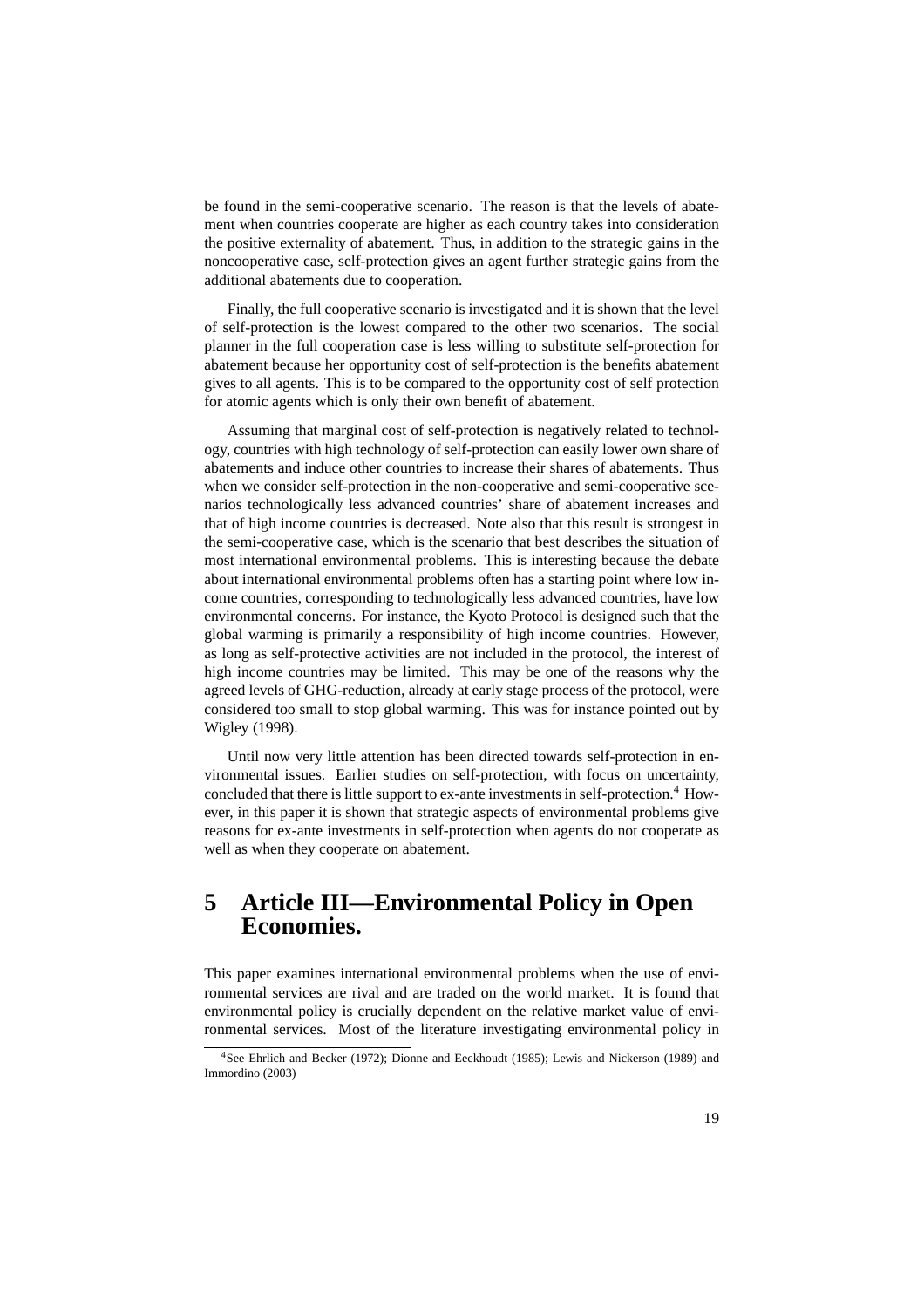open economies model environmental problems as a general disutility to society. In the model used here, emissions result in ecosystem degradation (or a loss of biodiversity), which has an impact on the flow of ecosystem services, henceforth eco-services. Consequently, sectors of the economy in which production is closely connected to these eco-services will be harmed. These sectors may be agriculture, tourism, hydropower or sectors which harvest biological stocks such as timber and fish. The economic losses that may occur in these sectors are not public, because the output is rival in consumption. Thus, governments choosing environmental policy have to take into account these sector specific damages. This is especially important when open economies are considered, and services produced by the environmentally harmed sectors are traded in the world market.

In a world where most countries have signed free trade agreements, there are restrictions on direct support through trade policies such as export subsidies and tariffs to support domestic industries. Thus, environmental policy has emerged as an alternative way to channel this support. There are at least two potential ways in which environmental policy can be used to support the domestic economy. The first is that large economies can use environmental policies to change terms of trade in their favor. The second way to support the domestic economy is to make use of strategic aspects of environmental problems. Given that pollution is a public bad, the large economy, by a lax environmental policy, may force the foreign economy to pursue an environmentally conservative policy. This may favor the large economy's production sector at the expense of the foreign economy's production sector.

In the literature on environmental economics, analysis has primarily focused on whether or not environmental policy in a free trade regime will deteriorate the quality of the environment. Markusen (1975) and Raucher (1991) show that a large economy exporting polluted goods should have an environmentally protective policy to affect terms of trade in its own favor, while a large economy importing polluted goods should have lax environmentally policy to affect terms of trade to its own favor. Kennedy (1994); Barrett (1994); Ulph (1996) and Tanguay (2001) show that in a free trade regime countries with market power have strategic incentives to choose lax environmental policy. However, these results do not hold in general. Rausher (1994) and Benarroch and Thille (2001) show that general equilibrium effects in factor market may change these results. Furthermore, Copeland and Taylor (2005) show that the emission levels in a general equilibrium model with trade may be strategic complements, which implies that a lax environmental policy in one country induces lax environmental policy in other countries. In this case, the rationale for a strategically lax environmental policy is not longer valid. Thus, in general neither the terms of trade argument nor the strategic behavior argument support the hypothesis of lax environmental policy in a free trade regime.<sup>5</sup> However, Rausher (1994) and Benarroch and Thille (2001) and Copeland and Taylor (2005) give little attention to the conditions when the terms of trade or strategic behaviors improve or deteriorate the quality of the environment.

In this paper environmental policy is analyzed in a two-goods, two-country gen-

<sup>5</sup>There are also other arguments against lax environmental policies. See for instance Greaker (2003) for a recent contribution and Ulph (1997/1998) for a summary of the literature.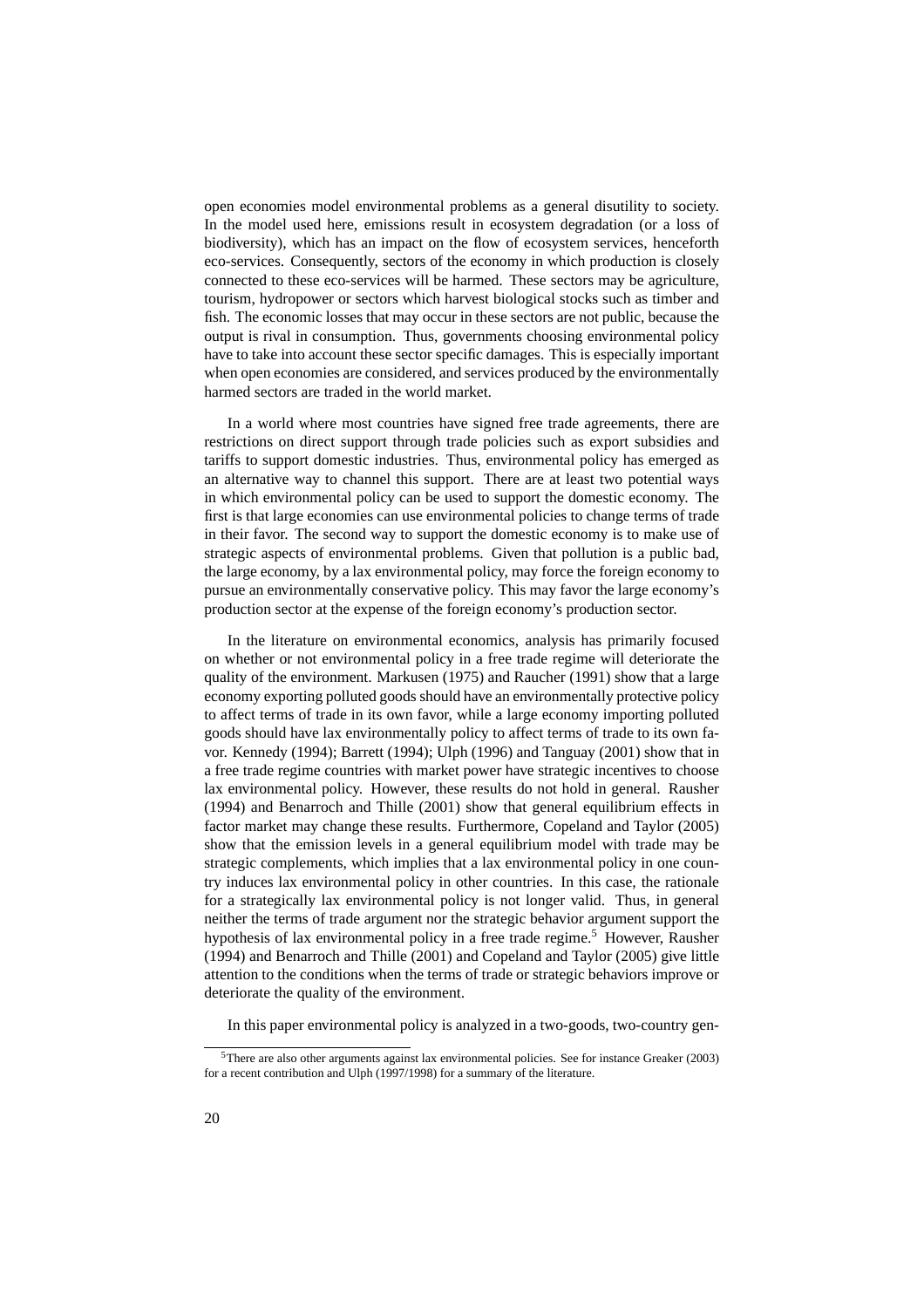eral equilibrium model. There are two types of traded goods: eco-services and conventional goods. The production of the conventional good generates emissions that damage eco-services. Increasing exposure of emissions decreases the amount of services that the ecosystem can deliver, at an increasing rate, as the biodiversity falls and the amount of various species in the system decreases. Furthermore, it is assumed that eco-services are traded goods.<sup>6</sup> Given consumer choices of conventional goods and eco-services the social planner in each country maximizes a representative individual's indirect utility function with respect to environmental policy. The problem is solved for the cases of a benchmark small open economy, a small regional economy and large economy.

It is shown that environmental policy is more complex than what is portrayed in the literature. In the large economy case, rent seeking behaviors may result in increased or decreased domestic emission levels compared to the small economy case. The change in domestic emission levels depends on how eco-services are valued relative to conventional goods in the world market and whether the large economy is an importer or exporter of eco-services. The effects on total emission levels in the world will be moderate if, as in most cases, one country increases its emission levels when the other decreases its emission levels. However, for some range of the relative price, there are cases when both countries increase or both countries decrease emission levels. It is also of interest that the greater the difference in the productivity of emissions the greater the range of the price when emission levels in both countries go in the same direction.

In the small regional case, it is shown that an exogenous price shock induces the country with higher marginal productivity in eco-services to choose emission levels that occur together with more production of the good whose relative market value has increased. However, the other country must also take into account that its gains from free riding change and it therefore faces a trade-off between these two effects, and may increase or decrease its emission levels.

In this paper we show that the strategic incentives of countries, when involved in trade may be more intricate than the earlier literature has indicated. The main reason for our result is that this paper specifies environmental damages as sector specific rather than as a general disutility to consumers.

## **6 Article IV—Transboundary Pollution**

This paper is built up around two observations about international environmental problems. The first is that often relatively wealthy countries give financial support to improvement of environmental quality in less wealthy countries when the environmental problem is international. For instance, a substantial proportion of abatements in low income countries in global environmental problems are financed by high income countries through multilateral funds. In addition to this, high income countries do bilaterally finance abatements in low income countries. One such case is Sweden, through environmental aid, financing abatements of nutrients loads to

<sup>6</sup>Ecosystem services may also be non-traded goods but these are not considered in this paper.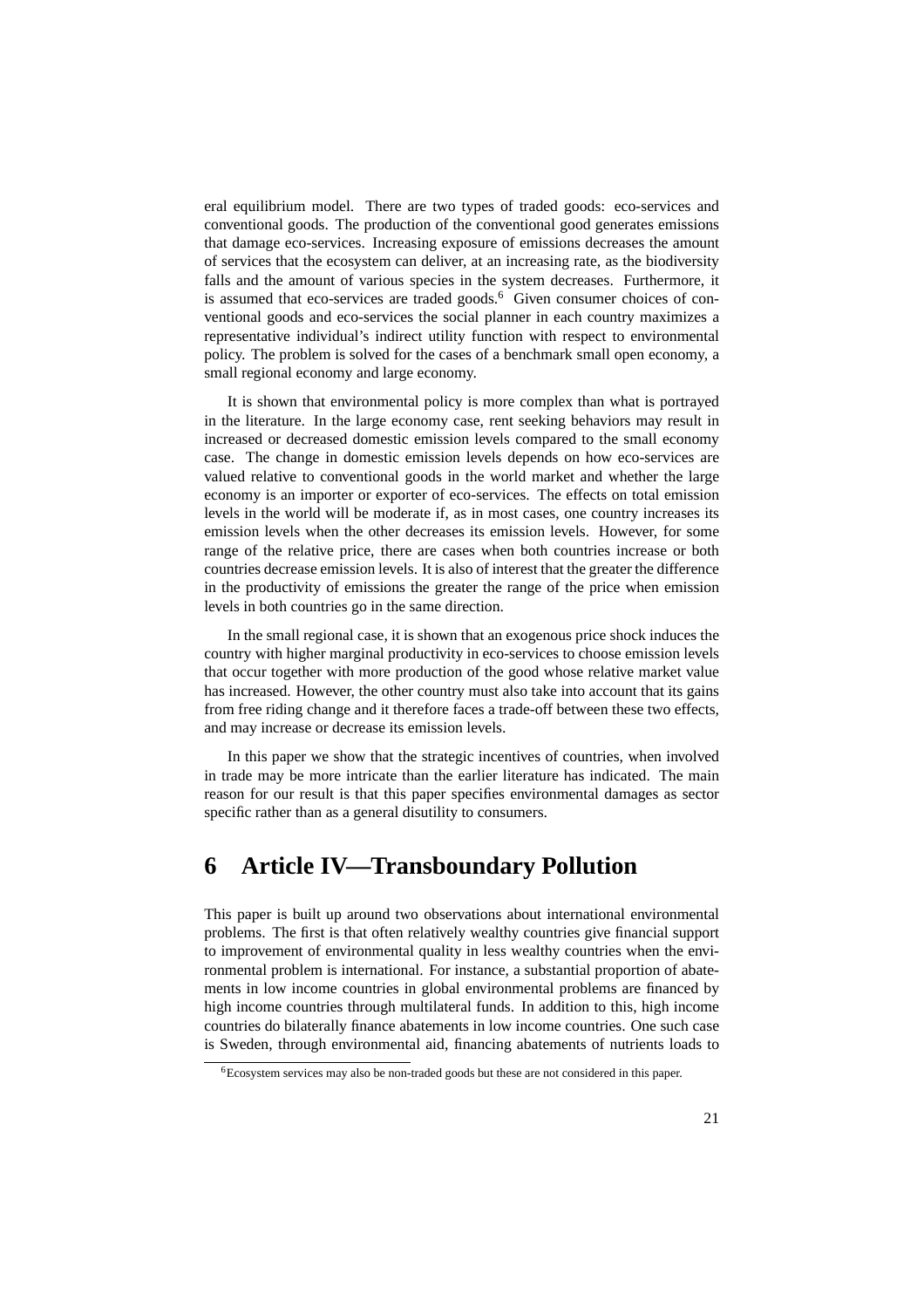moderate eutrophication in the Baltic Sea. In most of the literature on international environmental problems it is assumed that countries are sovereign. This implies that the behavior of Sweden in the Baltic region and that of high income countries in low income countries are interpreted as altruistic behaviours. However, Hassler (2002), by studying how Swedish environmental aid is allocated in the Baltic states, showed that Sweden acts in self-interest. In this paper the sovereignty assumption is reinterpreted such that countries can act in other's territories as long as no harm is done to the host country, i.e. in this model unilateral abatements abroad are allowed.

The second observation is that environmental problems often are characterized by asymmetries, as discussed earlier. A common explanation for the difference in interests between high income and low income countries is that the demand for environmental quality is income related. Often environmental quality is assumed to be a luxury good and thereby high incomes countries' demand of environmental quality is higher than the demand in low income countries. This may explain why high income countries invest in the environmental sectors of low income countries. However, empirical evidence seems to suggest that environmental quality is a normal good which then questions the rationale for high income countries to finance abatements in low income countries. In this paper asymmetries in environmental problems are a further explanation for the behavior of high income countries. This is particularly evident in the case of eutrophication of the the Baltic Sea where Sweden, due to asymmetries in eutrophication, seems to be one of the most affected counties while Poland and the Baltic states are among those affected the least.

It seems that Sweden unilaterally abates in the Baltic regions and that high income countries often unilaterally abate in low income countries. In this paper it is investigated whether asymmetries in how pollution hits different geographical areas may explain these behaviors.

Unilateral improvement of environmental quality may be ineffective. Hoel (1991) and Buchholtz et al. (1998) have shown that if some countries or coalitions of countries take unilateral abatements other countries will free ride and decrease their abatements. Hoel (1992) shows that unilateral abatements may even increase total pollution levels. Heal (1993) shows that a unilateral abatement, caused by technology improvement, may decrease total pollution due to technology spill over effects. Unfortunately the free riding problem is true for unilateral abatements abroad as well. Therefore, unless there are technology spill over effects, these abatements may not improve environmental quality or the improvements are less than predicted.

However there may be conditions when unilateral abatements abroad may give the desired improvement in environmental quality. In particular if the asymmetries are the motives for the disinterests of some economies in some environmental problems it may be permanent.

If countries where abatement takes place are not concerned about the transboudary environmental problems and choose not to take any abatements at all then the problem is a concern of other environmentally more concerned countries alone. First the environmentally less concerned country are modelled. It is shown that if the asymmetries are high enough and the productivity parameter is low this country may end up in a corner solution where no abatement is undertaken. Given such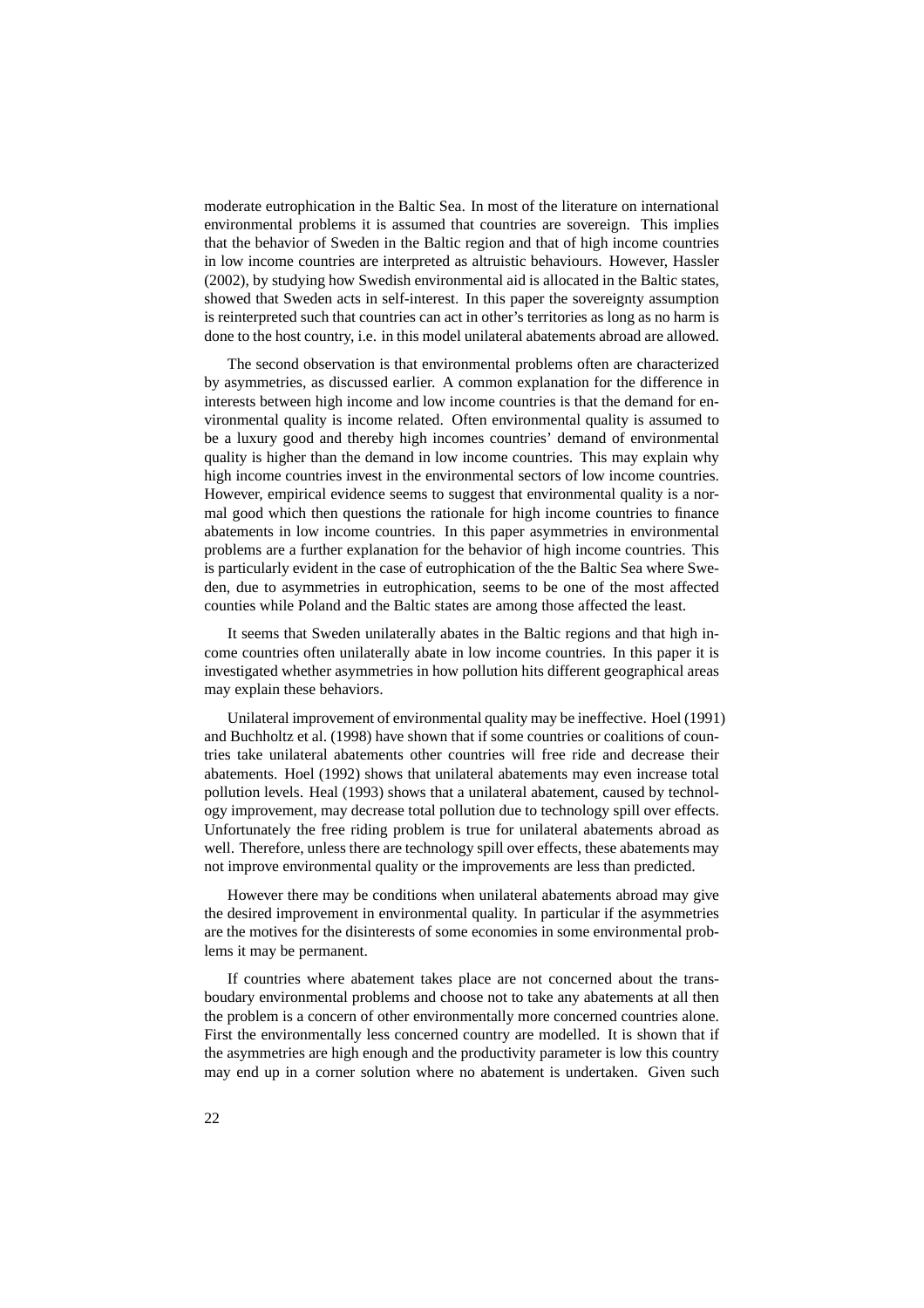behavior, pollution generated in the environmentally less concerned country is a problem only to the environmentally more concerned country. Therefore, allowing the latter to abate abroad, its chooses abatement at home as well and abatement abroad. The optimal level of abatement abroad is found where marginal loss of utility from refraining from consumption is equal to the marginal value of decreasing transboundary emissions. In optimum the marginal decrease in transboundary pollution is inversely proportional to the marginal decrease in domestic productivity of emission. Thus if the productivity of emission at home is high a country is more willing to substitute domestic abatement with abatements aborad. Furthermore, it is found that there is a unique saddle point equilibrium. It is also shown that the equilibrium with countries allowed to abate abroad does not qualitatively differ from an equilibrium with no such possibilities. However, the equilibrium stock pollution decreases when the sovereignty assumption is less strictly interpreted.

### **7 Article V—Is Population Growth Good for the Environment.**

In this paper we start from the observation that population growth may have positive as well negative effects in the environment. On the one hand, population growth may increase the environmental impact as more individuals increase aggregate demand. This causes a larger throughput of substances from the earth crust and the burden on our resource bases increases.

Population growth may however have positive effects on the environment. In the literature of growth it is for instance assumed that population growth stimulate production as more individuals create more ideas<sup>7</sup>. For instance in Jones (1995) a larger population means a larger number of gifted researchers, who produce more (useful) ideas. The ideas are transformed into innovations that make it possible to produce more with a given stock of production factors. In economics : it may contribute to technological progress, which can be beneficial for the environment.

Jones does not include environmental issues in his analysis, but his framework is easily amended to allow production to be an increasing function of the quantity of pollution that is allowed as a by-product of ordinary production<sup>8</sup>. We do this and obtain a model where some of the technological progress can be used to reduce the quantity of pollution generated, without reducing output. That is, technological progress can make production cleaner, and population growth contributes to this process.<sup>9</sup>

 $7A$  central feature, necessary for sustained growth, is that ideas/knowledge are non-rival, as opposed to rival production factors, such as capital and labor.

<sup>&</sup>lt;sup>8</sup>Population growth is often ignored in the literature on environment and economic growth. Two interesting exceptions are however Keeler et al. (1972) and Gradus and Smulders (1993). However, they only include the negative effect of population growth.

<sup>&</sup>lt;sup>9</sup>The literature on growth and pollution has of course used related models before (see Xepapadeas (2003) for a survey) but not, as far as we know, to analyze the problem we address in this paper. However, Dasgupta (2003) contains a brief informal discussion of the two roles of population growth that we analyze here.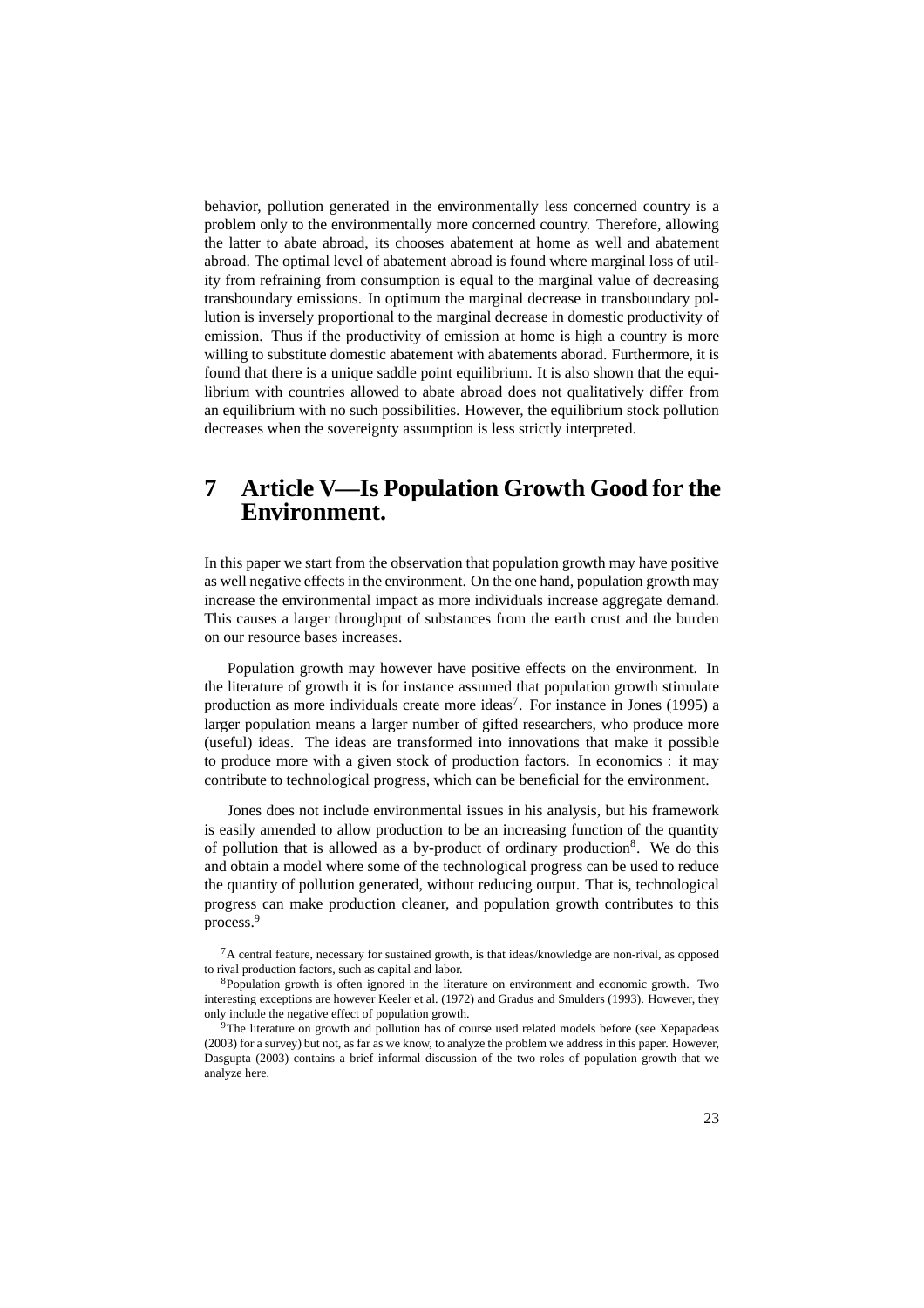Consequently, we have a model in which population growth has both negative and positive effects on the environment.<sup>10</sup> We derive and analyze a condition for when the positive effect is dominating. To simplify the exposition, we study the solution of the benevolent social planner's problem. We end this note by pointing out the limitations of the simplified model analyzed here, and suggest directions for further research.

### **8 Conclusions**

The general message of this thesis is that when we think of environmental problems we often neglect the way these problems are transformed into damages. This is probably because there is a consensus that environmental quality (degradation of environmental quality) has public good (bad) characteristic, which is particularly evident in the theoretical literature of environmental and resource economics. In this thesis we show that the ways in which pollution is realized into economic damages has major implications for environmental policy. We focus on two areas of economics, namely long term growth and international environmental problems.

In a growth model aggregate pollution may be composed of many pollutants that may affect part or may reach the entire population. Therefore, assuming that the reach of pollution is limited, it is shown that productivity of pollution may be a determinant of the optimal steady state growth rate. The contribution of this factor decreases with population density. The higher the population density the higher is the reach of pollution and the more public pollution tends to be. Thus, it is shown that sustainable growth is easier to achieve if we acknowledge that the reach of pollution may be limited.

In international environmental problems, environmental policy is more complex if individuals can protect themselves from pollution. Self-protection decreases domestic damages for a given level of pollution and may be a substitute for abatement. An agent can, through self-protection, decreases her own abatement and induce other agents to increase their abatements. The agent has strategic gains because costs of abatement are private and benefits of abatements may be public. A second reason for the complexity of designing policy in international environmental problems is that environmental damages may be rivals. In such cases, environmental policy always harms some sector of the economy and favors other sectors. In this model the incentives to adopt a lax or strict environmental policy depend on the relative value of the goods produced in the harmed and benefited sectors and how policy may change this relative value. Finally, Article IV argues that it may be rational for some countries to unilaterally abate in a foreign economy if there are asymmetries in environmental damages and the foreign economy has low productivity.

<sup>&</sup>lt;sup>10</sup>In Eriksson and Zehaie (2005) there are elements of the same phenomenon in a one-sector growth model. However, the mechanisms are easier to understand in the two-sector model that we analyze here.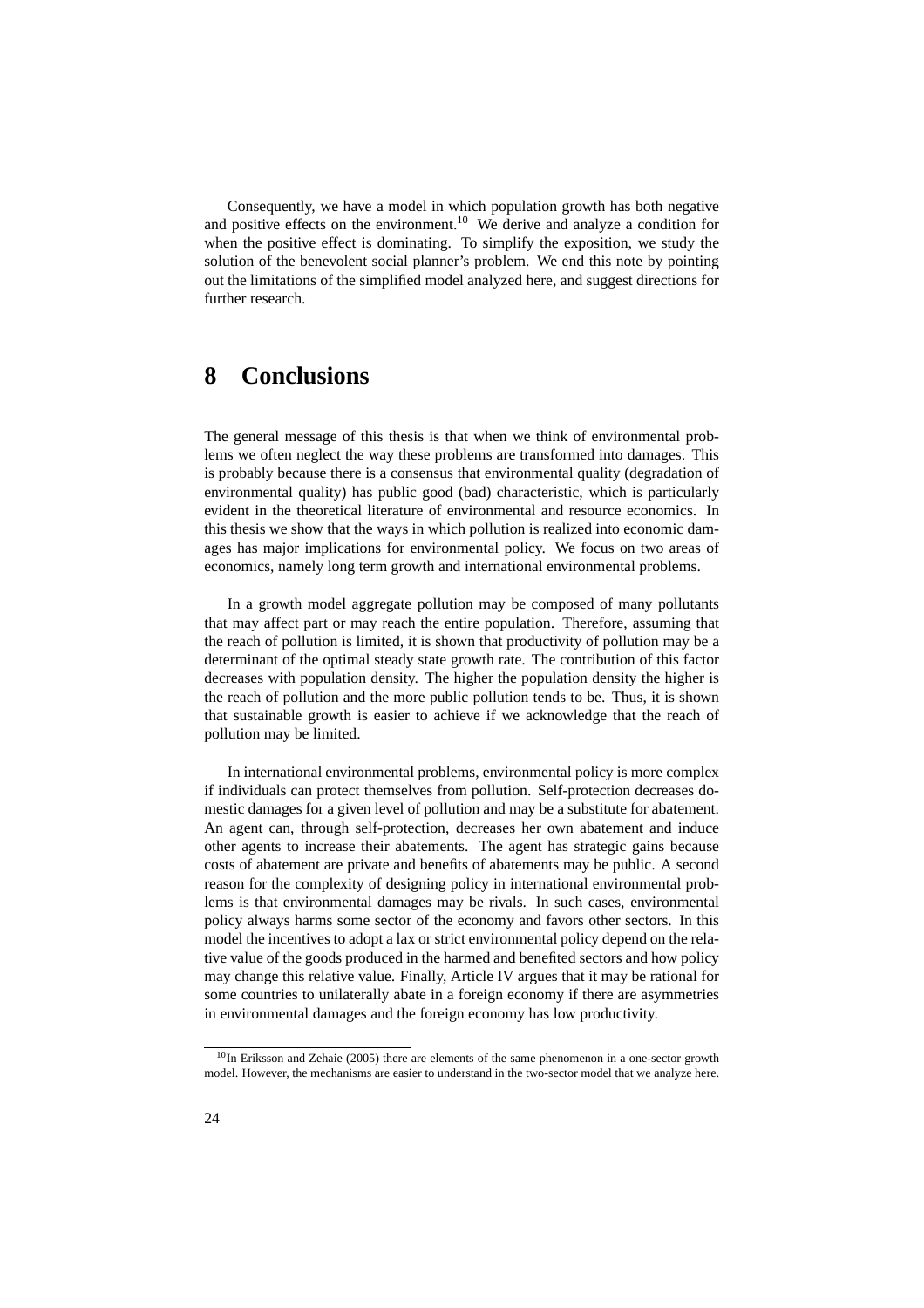#### **8.1 Further Research**

Based on new or the already existing empirical work it may be interesting to see if it is possible to find some regularity in the way pollution is realized as environmental damages. Some such research may already be going on but it is not fully incorporated into the theoretical literature on growth and the environment and the literature on international environmental problems.

An interesting extension of Article I and V may be to look closer at the population variables. In both articles population density is independent of population growth. However, it is more realistic to assume that population growth is related to population density. This way it is possible to capture the negative effects of a high population growth. An interesting other extension would be to endogenize population growth.

The articles included in this thesis mainly contain analyses of the social optimum, further interesting information may be gained by solving the models in decentralized settings. For instance, mechanism design would be interesting to investigate. In Article II it is suggested that the social planner's intervention in the market of self-protection may be Pareto improving. However, using market instruments such as taxes and subsidies probably would not be effective as agents may still act strategically, which would favor other instruments such as command and control.

It would be interesting to investigate the choice of self-protection and abatement in a dynamic model, in particular, in a model of research and development. The probability that new clean technologies may substitute the exiting technologies may support a temporary use of self-protection. Self-protection may also be of interest if the pollution is related to a non-renewable resource such as carbon dioxide emissions are related to oil.

The idea that environmental damages may be private and that environmental policy may have indirect effects on other sectors of the economy, as in Article III, may be extended to other areas of environmental theory. It would for instance be interesting to investigate the choice of dirty and clean technologies. It is also interesting to see how bargaining and cooperation may be affected when environmental policy has positive as well as negative effects on the domestic economy. An empirical application of the model in Article III would also be interesting. For instance, the starting point could be to study the relative prices of timber and environmental policy in Canada and Sweden.

In Article IV the obvious extension is the inclusion of capital in the model.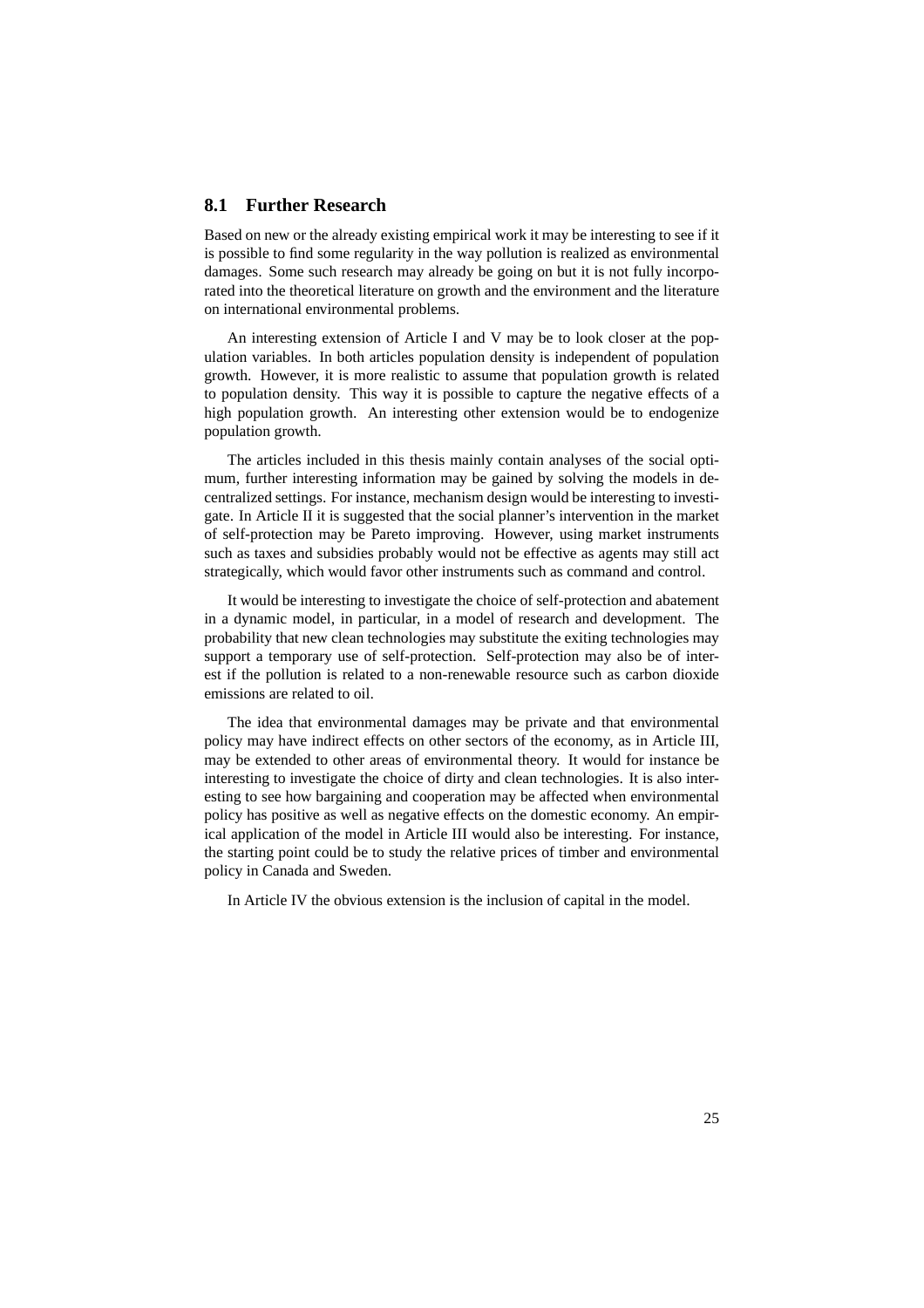## **References**

- R. M. Aggarwal and T. A. Narayan. Does inequality lead to greater efficiency in th use of local commons? the role of strategic investments in capacity. *Journal of Environmental Economics and Management*, 47:163–182, 2004.
- S. Barrett. Self-enforcing international agreements. *Oxford Economic Papers*, 46: 878–894, 1994.
- W.J. Baumol and W. E. Oates. *The Theory of Environmental Policy*. Cambridge University Press, 1988.
- M. Benarroch and H. Thille. Transboundary pollution and the gains from trade. *Journal of International Economics*, 55:139–159, 2001.
- A. Bovenberg and S. Smulders. Environmental quality and pollution-augmenting technological change in a two-sector endogenous growth model. *Journal of Public Economics*, 57:369–391, 1995.
- W. A. Brock. A polluted golden age. In Smith V.L., editor, *Economic of Natural and Environmental Resources*. Gordon and Breach, New York, 1977.
- W. Buchholtz, C. Haslbeck, and T. Sandler. When does partial cooperation pay? *Finanzarchiv*, 55:1–20, 1998.
- W. Buchholtz and K. Konrad. Global environmental problems and strategic choice of technology. *Journal of economics*, 60:299–321, 1994.
- B. Copeland and S. Taylor. Strategic enhancement and destruction of fisheries and the environment in the presence of international externalities. *Journal of Environmental Economics and Management*, 19:212–226, 1990.
- B. Copeland and S. Taylor. Free trade and global warming: a trade theory view of the Kyoto protocol. *Journal of Environmental Economics and Management*, 49: 205–234, 2005.
- P. Dasgupta. Population, poverty, and the natural environment. In K.-G. Mäler and J.R. Vincent, editors, *Handbook of Environmental Economics*, volume 1, chapter 5, pages 191–247. Elsevier, 2003.
- G. Dionne and L. Eeckhoudt. Self-insurance, self-protection, and increased risk aversion. *Economic Letters*, 17:39–42, 1985.
- I. Ehrlich and G. Becker. Market insurance, self-insurance, and self-protection. *Journal of Political Economy*, 80:623–647, 1972.
- C. Eriksson and F. Zehaie. Population density, pollution and growth. *Environmental & Resource Economics*, 30:465–484, 2005.
- R. Gradus and S. Smulders. The trade-off between environmental care and longterm growth - pollution in three prototype growth models. *Journal of Economics*, 58:25–51, 1993.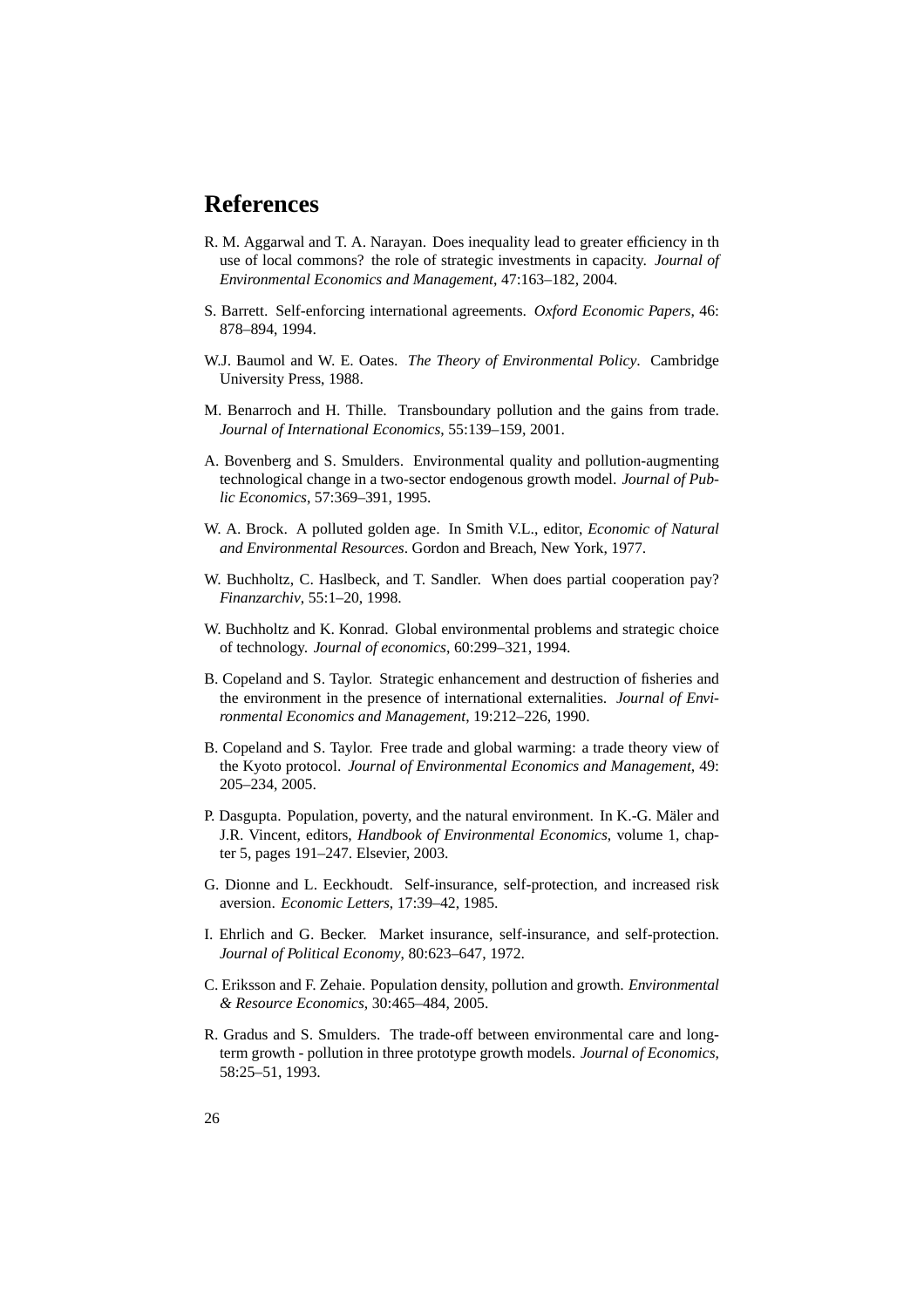- M. Greaker. Strategic environmental policy; eco-dumping or a green strategy? *Journal of Environmental Economics and Management*, 30:692–707, 2003.
- B. Hassler. Foreign assistance as a policy instrument: Swedish environmental support to the baltic states, 1991-1996. *Cooperation and Conflict*, 37(1):25–45, 2002.
- G. Heal. Formation of international environmental agreement. Nota Di Lavoro 28.93, Fondazione Eni Enrico Mattei, Milano, 1993.
- M. Hoel. Global environmental problems: The effect of unilateral actions taken by one country. *Journal of Environmental Economics and Management*, 20:55–70, 1991.
- M. Hoel. Global environmental problems: The effect of unilateral actions taken by one country. *Environmental & Resource Economics*, 2:141–159, 1992.
- G. Immordino. Looking for a guide protect the environment: the development of the precautionary principle. *Journal of Economic Surveys*, 17:629–643, 2003.
- IPCC. *Climate Change 2001: Impact, Adaptation and Vulnerability*. Cambridge University Press, 2001.
- C. I. Jones. R&D -based models of economic growth. *Journal of Political Economy*, 103:759–784, August 1995.
- S. Kane and J. Shogren. Linking adaptation and mitigation in climate change policy. *Climate Change*, 45:75–102, 2000.
- E. Keeler, M. Spencer, and R. Zeckhauser. The optimal control of pllution. *Journal of Economic Theory*, 4:19–34, 1972.
- P. Kennedy. Equilibrium pollution taxes in open economies with imperfect competion. *Journal of Environmental Economics and Management*, 27:49–63, 1994.
- T. Lewis and D. Nickerson. Self-insurance against natural disaster. *Journal of Environmental Economics and Management*, 16:209–223, 1989.
- J. Markusen. International externalities and optimal tax structures. *Journal of International Economics*, 5:15–29, 1975.
- R. Mendelsohn. Efficient adaptation to climate change. *Climate Change*, 45:583– 600, 2000.
- P. Michel and G. Rotillon. Disutility of pollution and endogenous growth. *Environmental & Resource Economics*, 6:279–300, 1995.
- J. Murdoch and M. Thayer. The benefits of reducing the incidence of nonmelanoma skin cancer – a defensive expenditures approach. *Journal of environmental economics and management*, 18:107–119, 1990.
- M. Raucher. Foreign trade and the environment. In H. Siebert, editor, *Environmental Scarcity: The international dimension*. Mohr, Tubingen, 1991.
- M. Rausher. On ecological dumping. *Oxford Economic Papers*, 46:822–840, 1994.